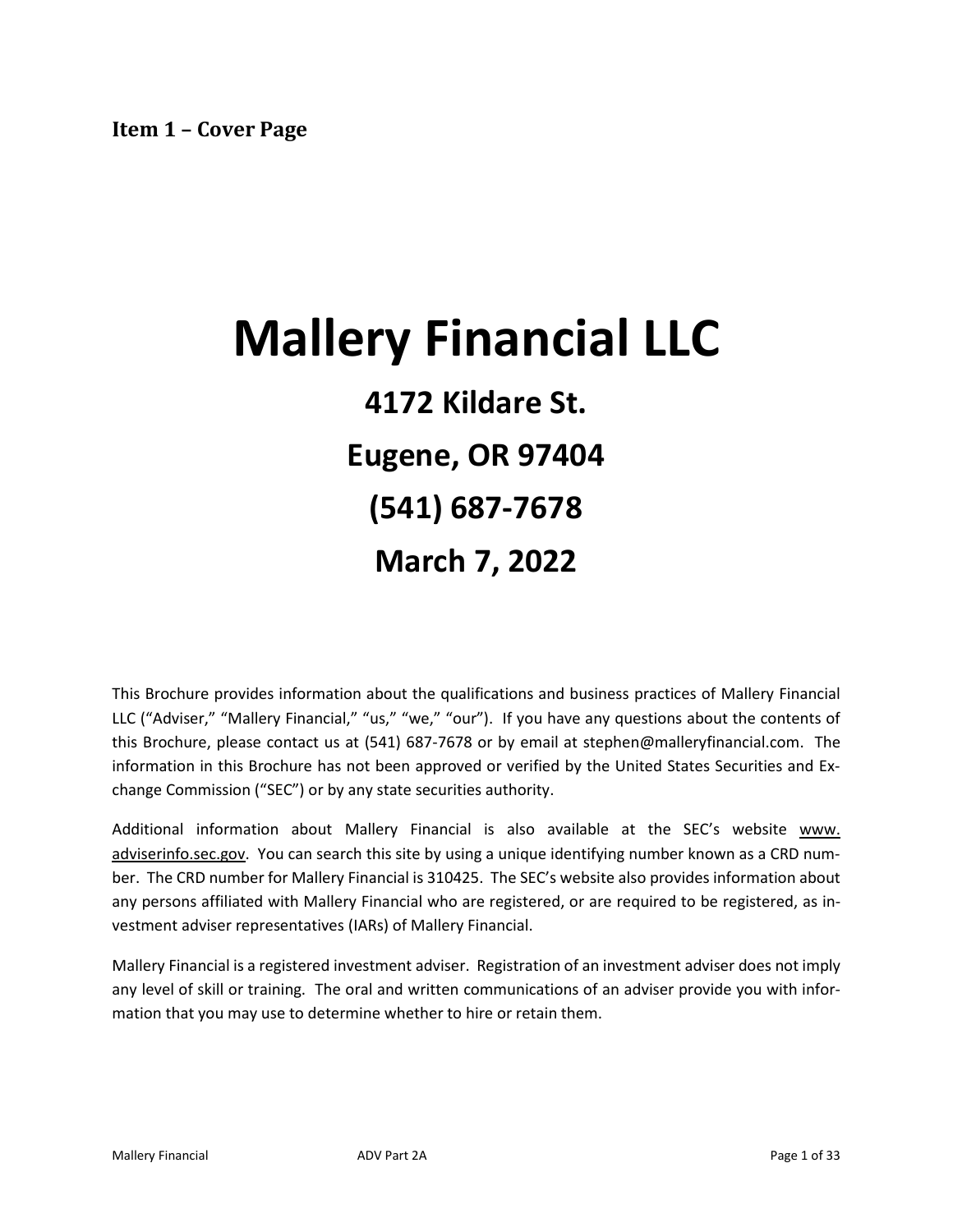### <span id="page-1-0"></span>**Item 2 – Material Changes**

This section of the Brochure will discuss only the specific material changes that were made to the Brochure since our last annual update. We have made the following material changes to our brochure since last annual update in March 2021.

Item 4:

- We have updated the section discussing third-party money managers to clarify that Mallery Financial assumes discretionary authority to add or remove a third-party money manager and/or reallocate clients' assets to other managers.
- We have a section discussing Vise AI Advisors, LLC, an internet-based third-party money manager with whom we have agreement.

Item 5:

• We have added a disclosure explaining advisory fees by third-party managers are separate and apart from Mallery Financial's advisory fees.

We will ensure that you receive a summary of any material changes to this and subsequent Brochures within 120 days of the close of our business's fiscal year end, which is December 31. We will provide other ongoing disclosure information about material changes as they occur. We will also provide you with information on how to obtain the complete brochure. Currently, our Brochure may be requested at any time, without charge, by contacting Stephen Mallery at (541) 687-7678 or stephen@malleryfinancial.com.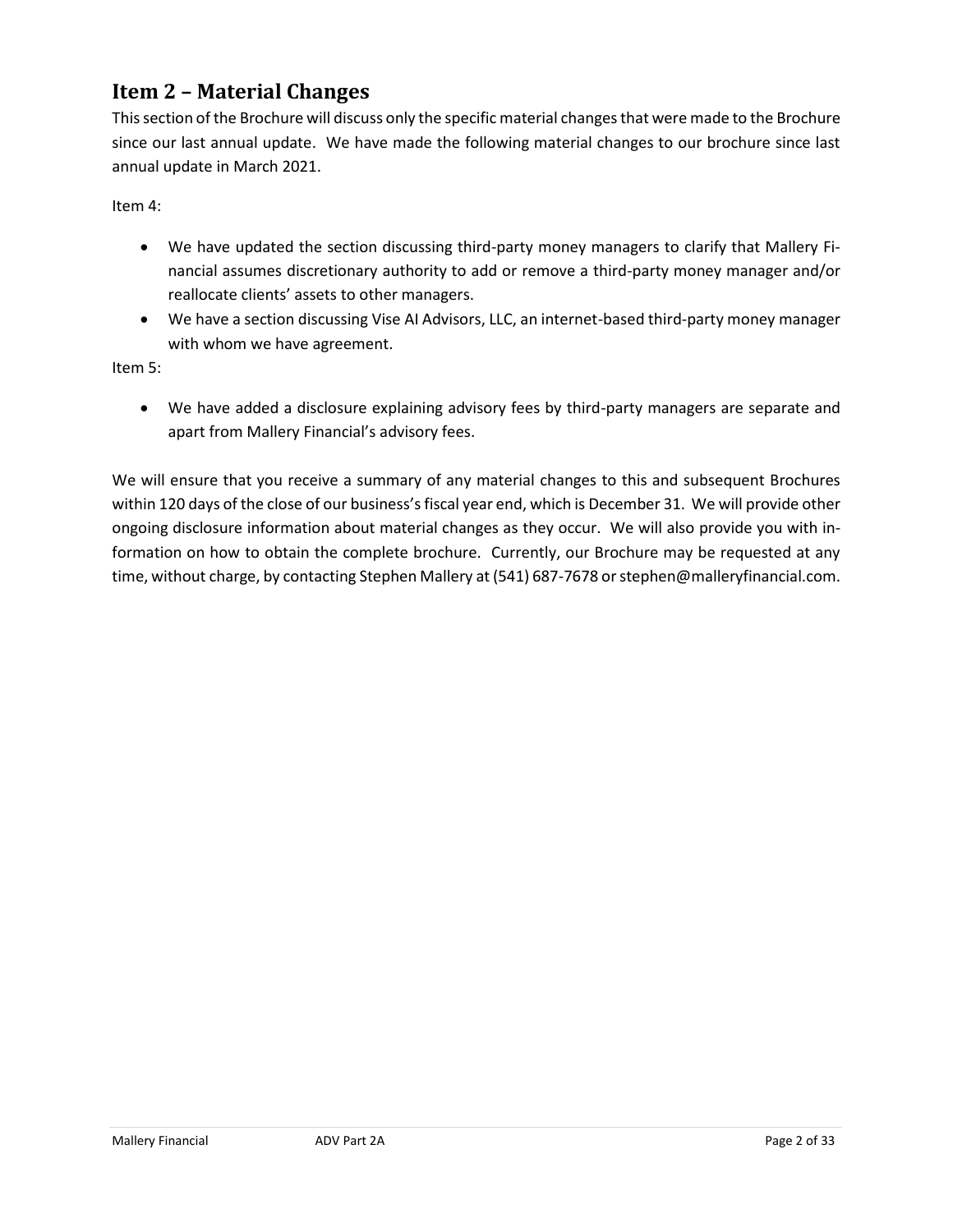<span id="page-2-0"></span>

| Item 11 - Code of Ethics, Participation or Interest in Client Accounts, and Personal Trading23 |
|------------------------------------------------------------------------------------------------|
|                                                                                                |
|                                                                                                |
|                                                                                                |
|                                                                                                |
|                                                                                                |
|                                                                                                |
|                                                                                                |
|                                                                                                |
|                                                                                                |
|                                                                                                |
|                                                                                                |
|                                                                                                |
|                                                                                                |
|                                                                                                |
|                                                                                                |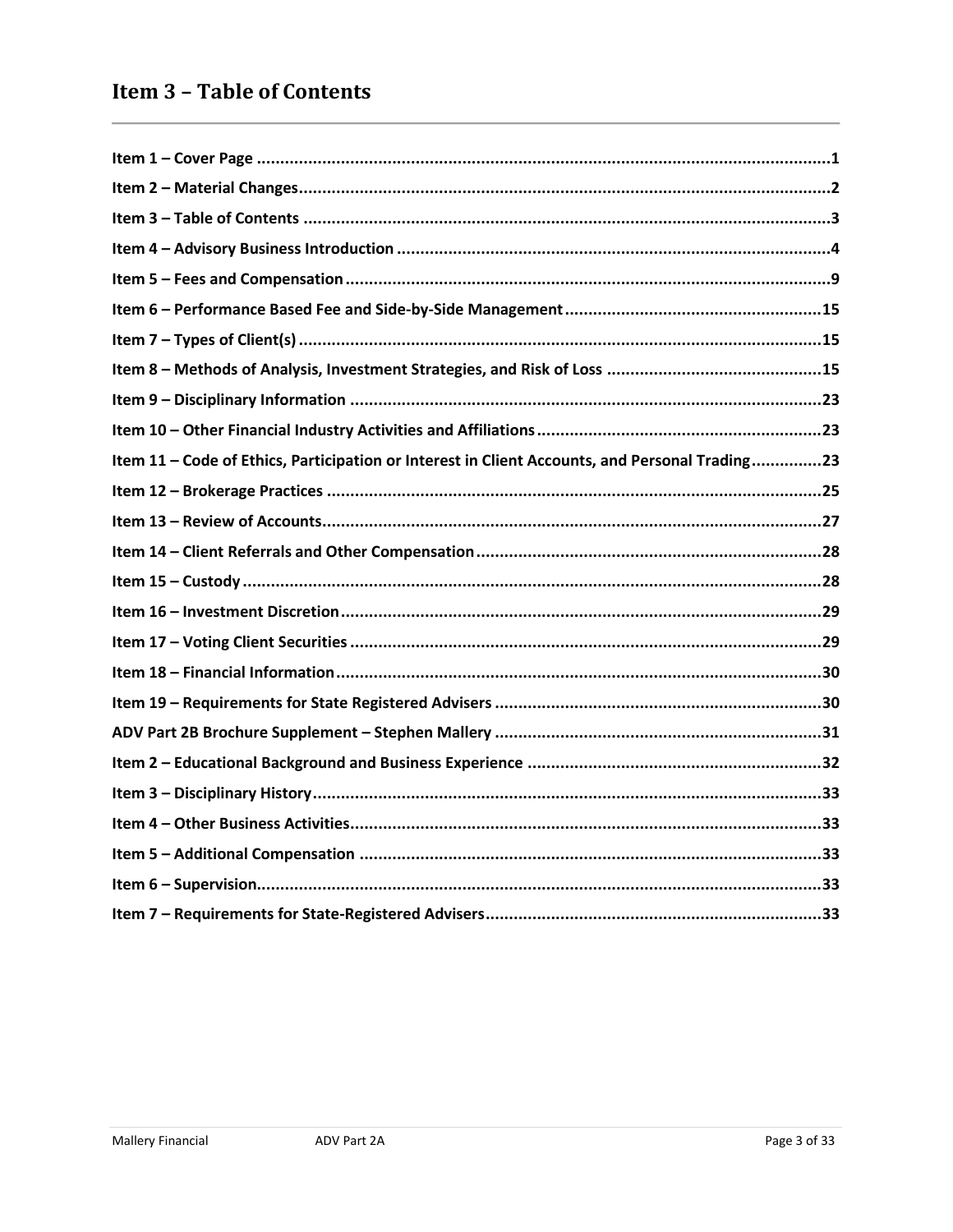### <span id="page-3-0"></span>**Our Advisory Business**

Mallery Financial is a registered investment adviser with the State of Oregon. The Adviser was founded in 2020 by its principal owner and Chief Compliance Officer ("CCO") Stephen Mallery.

#### **Our Services**

Mallery Financial offers financial planning, investment management, and insurance consulting services to individuals, businesses, retirement plans and their sponsors, non-profit organizations, trusts, and estates. Our overall philosophy is rooted in thoroughness of understanding (of you, your financial needs and objectives, the overall context of your financial circumstances, and of our recommendations) and in delivering as much clarity as possible in our research, analysis, advice, and recommendations. We believe the best decisions are made 1) in the presence of full and complete information about factors relevant to the situation/decision, and 2) when you are empowered with information and context, including risks, limitations, and other potential downsides as well as strategic opportunities and personalized solutions. Our goal is to help you move forward with confidence in a well-grounded long-term plan.

#### **Fiduciary Standard of Care**

Mallery Financial is committed to the fiduciary standard of care. The fiduciary standard of care means that we are legally as well as ethically obligated to put your interests first, to pledge our primary loyalty to you, to make recommendations without regard to compensation to us, and to avoid conflicts of interest and disclose and minimize them when they exist.

#### **Asset Management**

#### *Fiduciary Investment Process*

Mallery Financial follows a fiduciary process rooted in knowing the client, making personalized recommendations specific to the client's needs and best interests, and managing an objective, consistent process for investment selection, portfolio construction, implementation, monitoring, reporting, and ongoing servicing of client Account(s).

#### *Understanding You*

We will meet with you, collect information, and discuss your financial circumstances, investment objectives, risk tolerance, time horizon, liquidity needs, and other factors that may be relevant to your situation. In managing your Account(s) we will rely on the personal and investment information you provide to us.

#### *Making Recommendations*

Based on the information you share with us, we will recommend an investment strategy and structure designed to meet the needs of your investment objectives, time horizon, risk tolerance, liquidity considerations, and exclusion/inclusion requests.

Our investment recommendations will include either a tailored portfolio, one or more of our model portfolios, a strategy offered by a third-party money manager, or a combination thereof (more information on available investment strategies is provided below).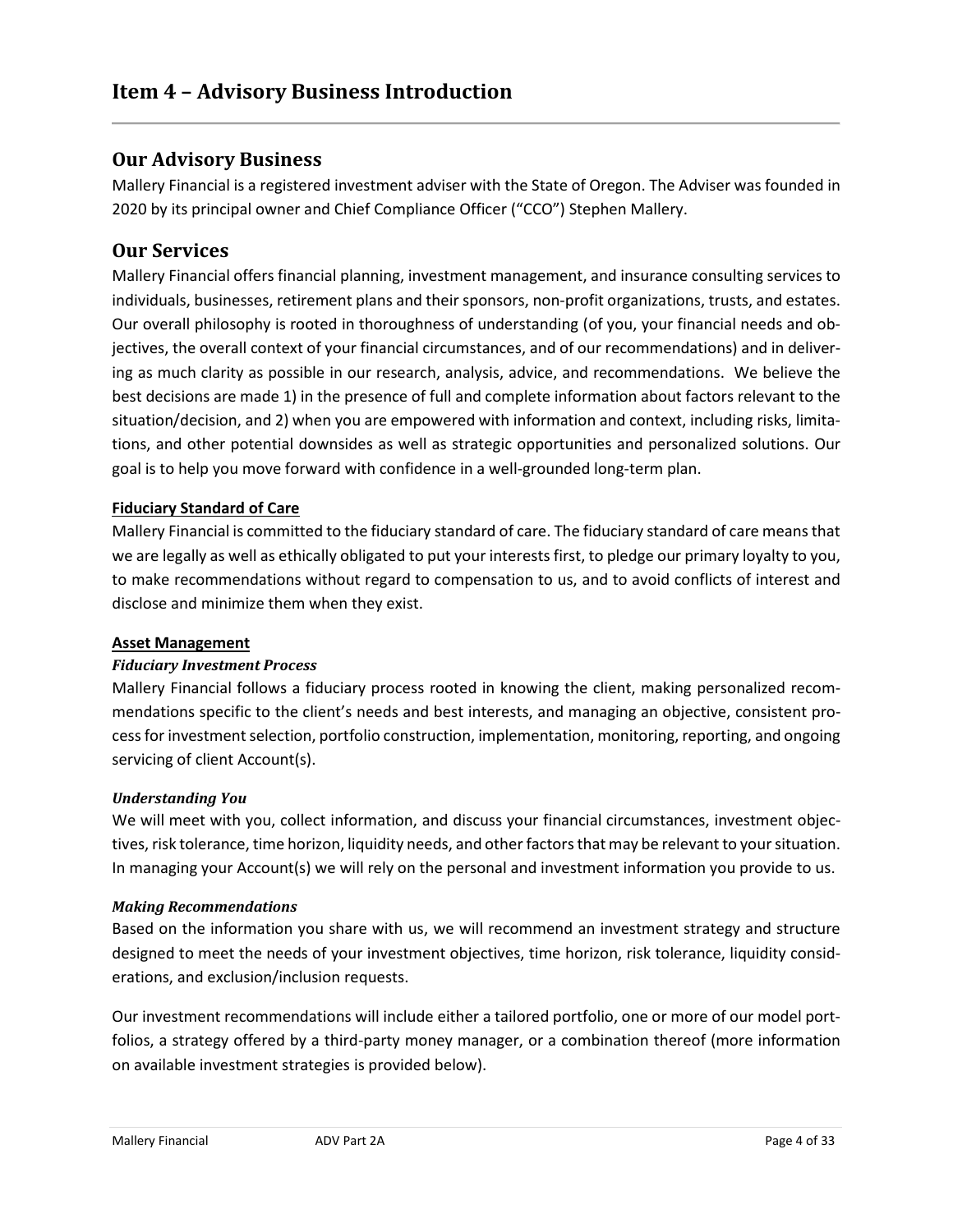#### *Implementation*

The specifics of the agreed-upon investment strategy will be documented in our Investment Advisory Agreement before implementation.

Our goal is to manage a "concierge" type of experience for new-account implementation. We prepare new-account paperwork for your signature, ensure the account is properly opened and funded, set up your client portal for account monitoring and reporting, and ensure you can successfully log in.

In some situations, securities from outside accounts may be transferred into your advisory Account; however, we may recommend that you sell a particular security if we believe it is not suitable for the recommended investment strategy. Additionally, trading may be required to meet asset allocation targets, either initially, after substantial cash deposits, and/or after a request for a withdrawal and/or liquidation of a position.

#### *Monitoring and Reporting*

We monitor client accounts on a periodic basis to help ensure that they continue to conform to your objectives, risk tolerance, and other terms documented in our current Investment Advisory Agreement with you.

You will be notified of any purchases or sales through trade confirmations and statements that are provided by the Custodian. These statements list the total value of the Account, itemize all transaction activity, and list the types, amounts, and total value of securities held. You will at all times maintain full and complete ownership of all assets held in your Account, including the right to withdraw securities or cash, vote proxies, and receive transaction confirmations.

We will also provide you with quarterly performance statements. These statements give you additional feedback about performance, asset allocation, and inflows and outflows. From time to time, we may also use the delivery of these statements or other means to educate you about our long-term investment philosophy or to describe any changes in current strategy and asset allocation along with the reasons for making these changes.

#### *Tailored Asset Management Services*

Custom-tailored portfolios span two major categories.

#### *Security Exclusion/Inclusion*

One category of custom-tailored portfolios is where you request us to restrict or include specific securities or security types from your Account – for example, individual companies, asset classes, industry sectors, or other restrictions. Such requests typically are made in the context of socially responsible investing (SRI); environmental, social, and governance (ESG) criteria; religious beliefs; or other valuesbased desires or beliefs. Mallery Financial supports values-based investing and will work diligently to tailor your portfolio to your requests to the greatest extent possible.

#### *Special-Purpose Accounts*

A second category of custom-tailored portfolios includes legacy stock and/or bond accounts, workout strategies for stocks with high embedded unrealized gains, focused dividend strategies, insurancebacked investment strategies, and other account types and strategies that are unique and specific to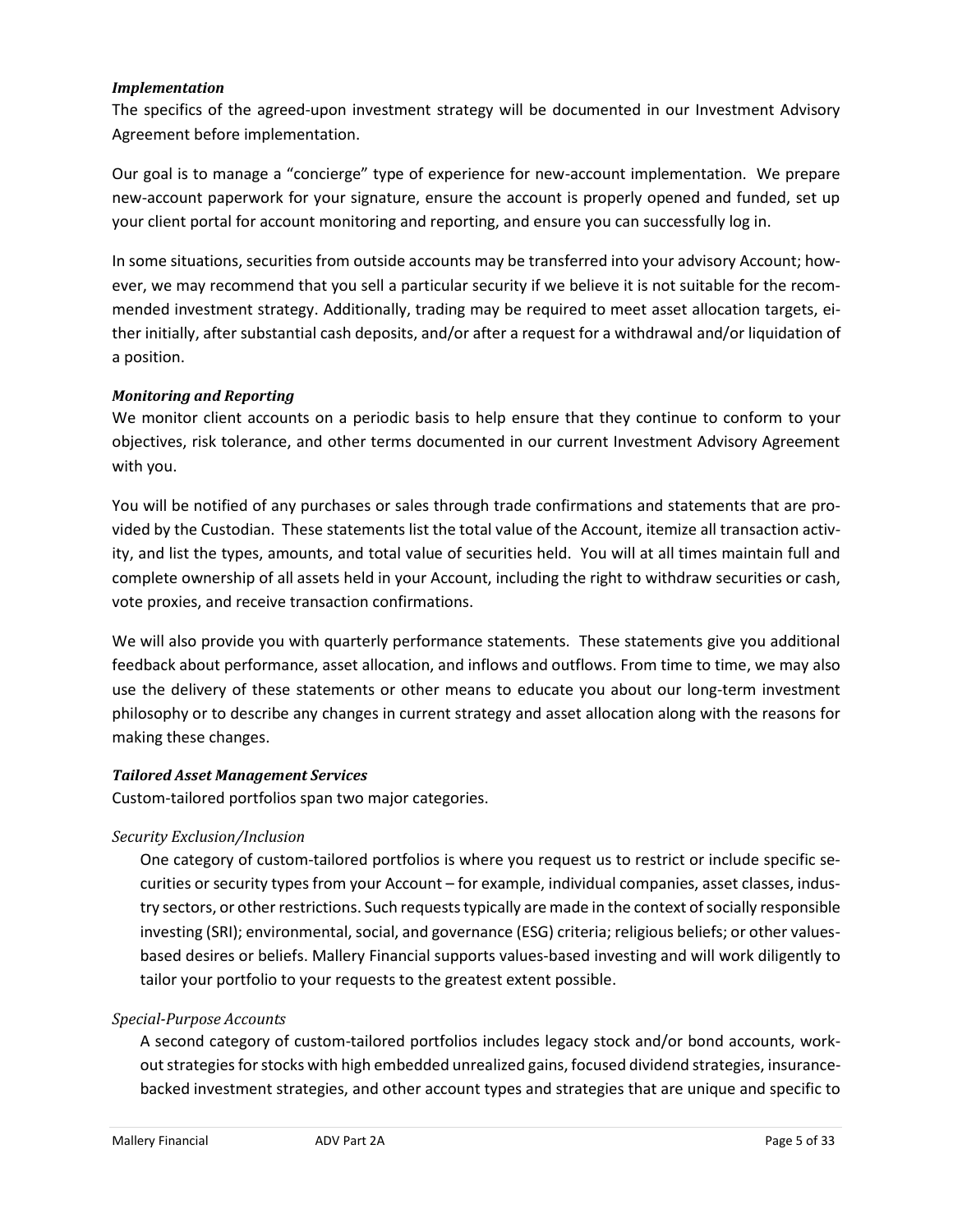your circumstances. Mallery Financial will accommodate special-purpose accounts to the greatest extent possible.

These categories are not mutually exclusive and may overlap.

In all cases, our recommendations and ongoing management are based upon your investment goals, objectives, risk tolerance, time horizon, liquidity needs, personal and values-based preferences, and other factors relevant to your situation. We will monitor the Account, trade as necessary, and communicate regularly with you.

#### *Model Portfolios*

Based on information provided by you, we may recommend one or more model portfolios to meet your investment needs based on your objectives and tolerance for risk.

Mallery Financial model portfolios embody our research and current thinking on market opportunities, risk management, and best execution. They span the full range of growth/risk investment objectives from very conservative to aggressive growth and every decile in between. Further information on Mallery Financial models is presented below under Item 8 – Methods of Analysis, Investment Strategies, and Risk of Loss.

We work with third parties to provide access to model portfolios dedicated to socially responsible investing (SRI) and investing in alignment with religious values.

#### *Third-Party Money Managers*

Based on information you provide to us, we may recommend clients use the services of third-party managers to manage all, or a portion, of their investment portfolio. We have access to third-party managers through the investment platforms we use for client accounts or through our own engagements.

Third-party manager programs allow you to access portfolio management services that typically otherwise require higher minimum account sizes if pursued outside of the program we offer. The money managers we select or recommend will have discretion to determine the securities they buy and sell within the Account, subject to reasonable restrictions imposed by you. Due to the nature of these programs, each of the independent money managers is obligated to provide you with a separate disclosure document. Please carefully review that document for important and specific program details, including pricing.

When we refer the management of your Account(s) to a third-party money manager, we will provide ongoing monitoring on the manager managing your assets and provide you with feedback, guidance, and performance reporting. We will also assume discretionary authority to hire and fire the third-party money manager and/or reallocate our clients' assets to other third-party money managers where we deem such action appropriate.

#### *Vise AI Advisors, LLC*

We currently have an agreement in place with Vise AI Advisors, LLC ("Vise"), an internet-based investment adviser that uses artificial intelligence, algorithms, and other technological means for the provision of investment advisory services to investment advisers like Mallery Financial and their individual clients. Vise's investment advice is delivered exclusively based upon information we submit to Vise through a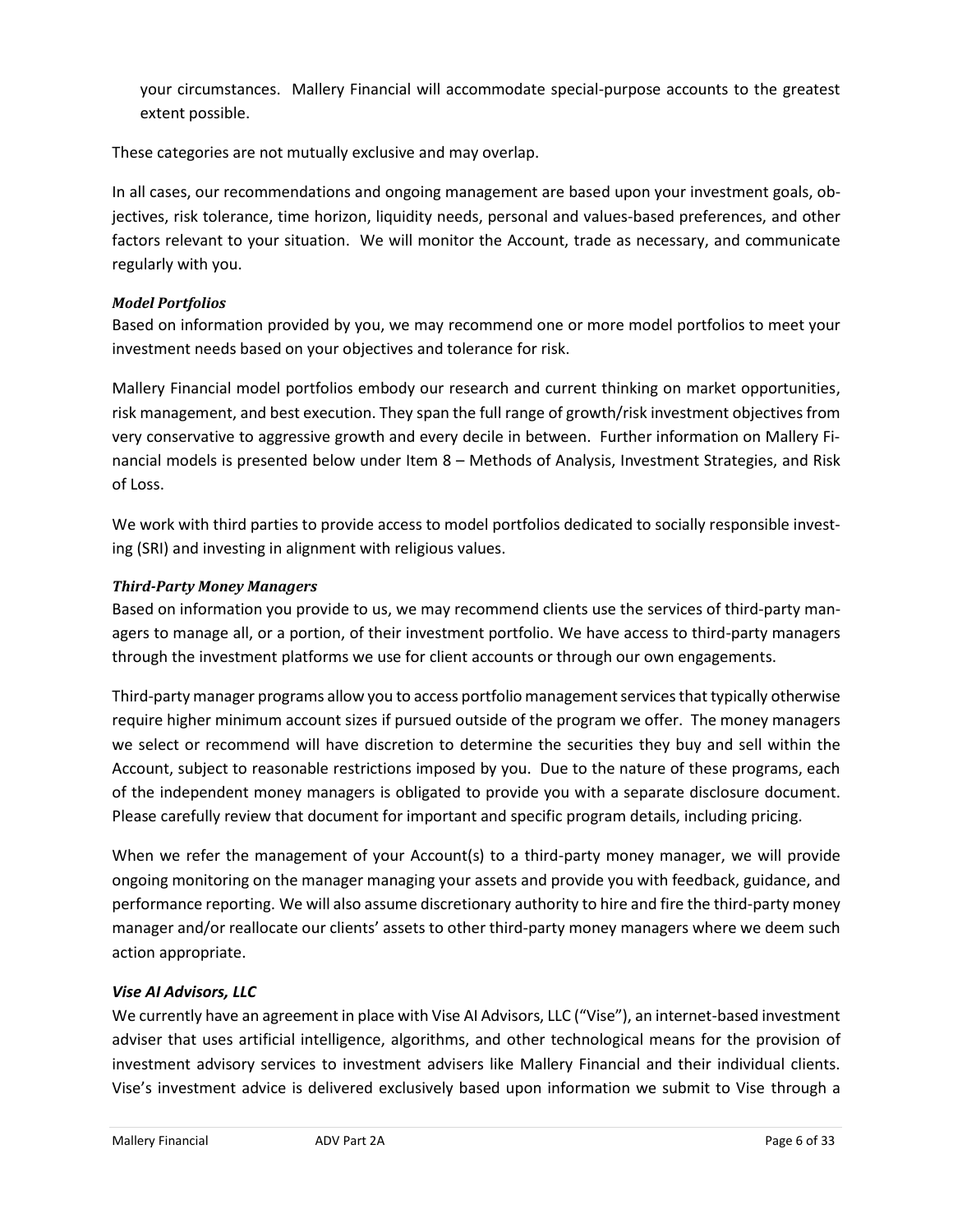web-based investment questionnaire. Client responses to the electronic questionnaire are used to create a custom portfolio based on the clients' risk profile and investment preferences. After submission of the online investment questionnaire, the Vise technology platform will provide to Mallery Financial automated portfolios that may include ETFs, mutual funds, and/or individual debt and equity securities. It is then our responsibility to determine whether the proposed portfolio is appropriate for our client. Once we finalize the proposed portfolio for our client, the platform will automatically process the transactions.

Mallery Financial (not Vise) is responsible for ensuring our clients' information remains current and accurate, including suitability and investment objectives. Clients will receive Vise's Form ADV Part 2 brochure when we recommend use of this third-party manager, and we encourage you to read it carefully for details concerning Vise's investment methods, fees, risk, conflicts of interest, and other details. Please see Item 5 of this brochure for details relating to Vise's fees.

#### *Interval Funds*

Selected interval funds are available through Mallery Financial advisory accounts. Interval funds are closed-end funds that allow investors to diversify their portfolios and to invest in alternative products that would normally have limited availability to retail investors. Alternatives are defined as anything that is neither a stock, nor a bond, nor cash; for example, real estate. Interval funds have limited liquidity, and liquidation/withdrawal and repurchase offers are made only on a periodic basis, such as quarterly. During the liquidation period, an investor may be able to redeem all, a portion, or none of the shares they own, depending on the overall demand for liquidations from all shareholders. Risks for interval funds can be greater than and different from those of other investment products. You should carefully read the prospectus for information about the material risks with these funds and other disclosures before making a decision to invest. The fund prospectus will be available through either Mallery Financial or the sponsor.

#### *Custody of Client Assets*

If you decide to implement our recommendations, we facilitate the opening of a custodial account(s) with TD Ameritrade, Folio Institutional, or a specialty platform we believe to be in your best interests based on your situation, goals, or preferences. The funds in your Account will be held in a separate Account, in your name, at an independent custodian, and not with us.

#### *Taxes*

You will be responsible for all tax consequences resulting from the sale of any security, rebalancing, or reallocation of the Account. You are responsible for any taxable events in these instances. We are not tax professionals and do not give tax advice. However, we will work with your tax professionals to assist you with tax planning.

#### *Wrap Fee*

We do not sponsor or participate in a third-party sponsored wrap fee program.

#### *Assets Under Management*

As of December 31, 2021, we managed \$30,162,701 in discretionary assets and \$7,642,017 on a nondiscretionary basis.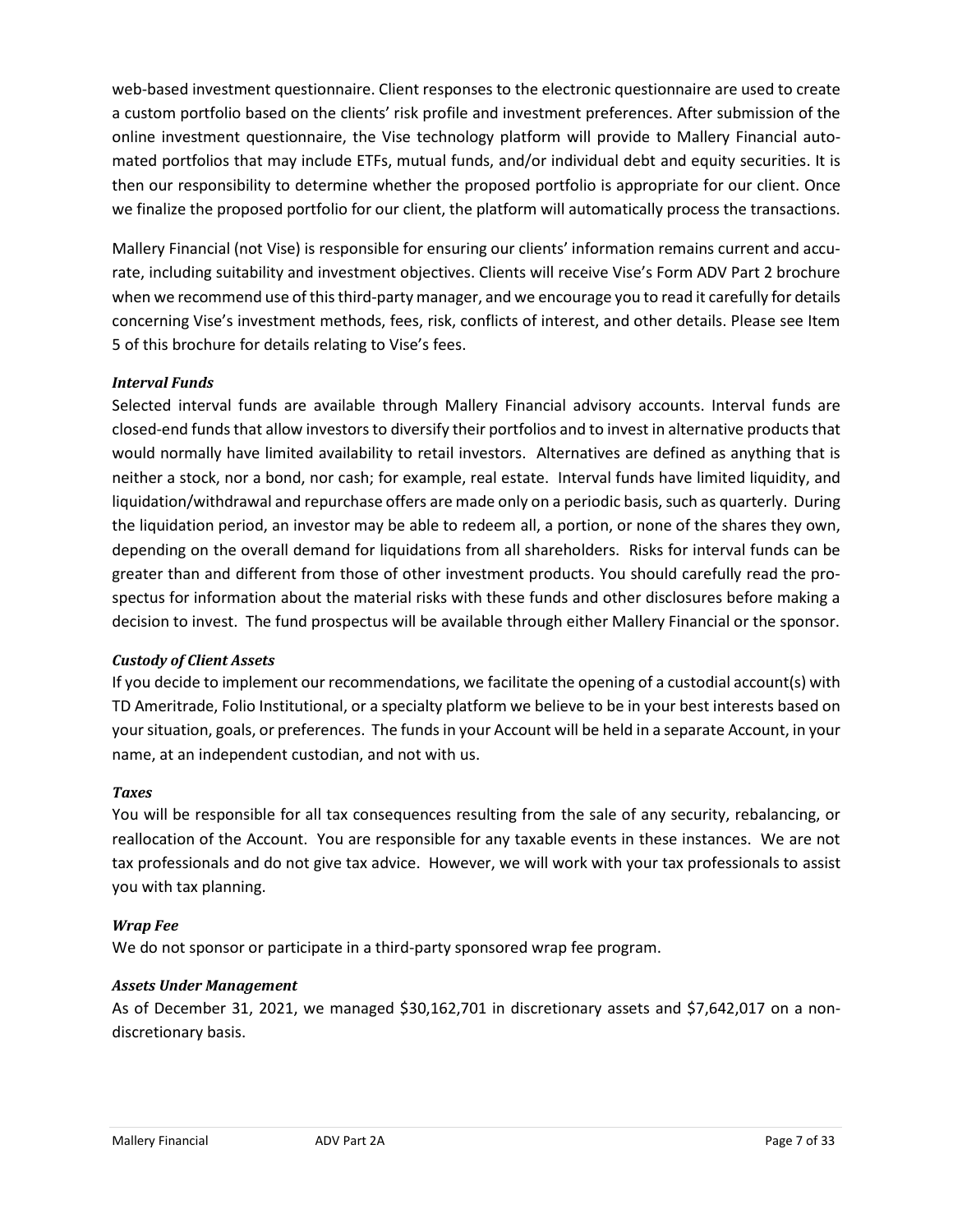#### **Planning and Consulting Services**

#### *Retirement Plan Consulting Services*

We offer financial advisory and consulting services to employee benefit plans and their fiduciaries based upon the needs of the plan and the services requested by the plan sponsor or named fiduciary. In general, these services may include an existing plan review, formulation of the investment policy statement, asset allocation advice, vendor selection advice, non-discretionary portfolio management services, investment performance monitoring/benchmarking services, and ongoing consulting, communication, and participant education services/seminars. We may also assist the plan sponsor in providing participant enrollment meetings.

Certain plans/clients that we may provide these services to are regulated under the Employee Retirement Income Securities Act of 1974 ("ERISA"). We will provide pension consulting services to the plan sponsor and/or fiduciaries as described above for the fees set forth in Item 5 of this brochure. The consulting services we provide are advisory in nature. In providing services to any plan and its underlying participants, our status is that of an investment advisor registered under the Securities Act of the State of Oregon and/or other states' securities laws. We are not subject to any disqualifications under Section 411 of ERISA. In performing fiduciary services, we are acting as a fiduciary of the plan as defined in Section 3(21) under ERISA, only. In all cases, our status as a fiduciary under ERISA is clearly disclosed in a written advisory agreement. If there is any discrepancy between the disclosures in this paragraph and the agreement, the agreement shall govern.

#### *Financial Planning*

Our financial planning services span the range from abbreviated, generalized planning and basic projections, to full cash-flow planning with "what if" scenarios, stress testing, detailed modeling of prospective plan solutions, and a written narrative. After the plan has been completed, you may wish to establish an ongoing relationship with Mallery Financial for the purpose of keeping the plan up-to-date and/or to retain periodic access to the Adviser's advice.

The financial planning relationship typically consists of meetings (in person, by phone, or using a virtual meeting platform) focused on getting to know you and the relevant facts and context of your situation, and subsequent meetings with you and/or your other advisors (attorneys, accountants, etc.) as necessary to complete the goals and objectives of the planning engagement. In addition to non–investment-related considerations, we will discuss your investment objectives and incorporate an investment structure into the overall financial plan. We will discuss your investment preferences and provide you a risk profile report based on your responses to an in-depth questionnaire.

For us to complete the plan it is essential that you provide the information and documentation we request (regarding, for example, your income, investments, taxes, insurance, estate plan, etc.). It is your responsibility to inform us of any changes. We do not verify any information obtained from you or from your attorney, accountant, or other professionals, though we have a strong preference to see and use source documentation as the basis of our work.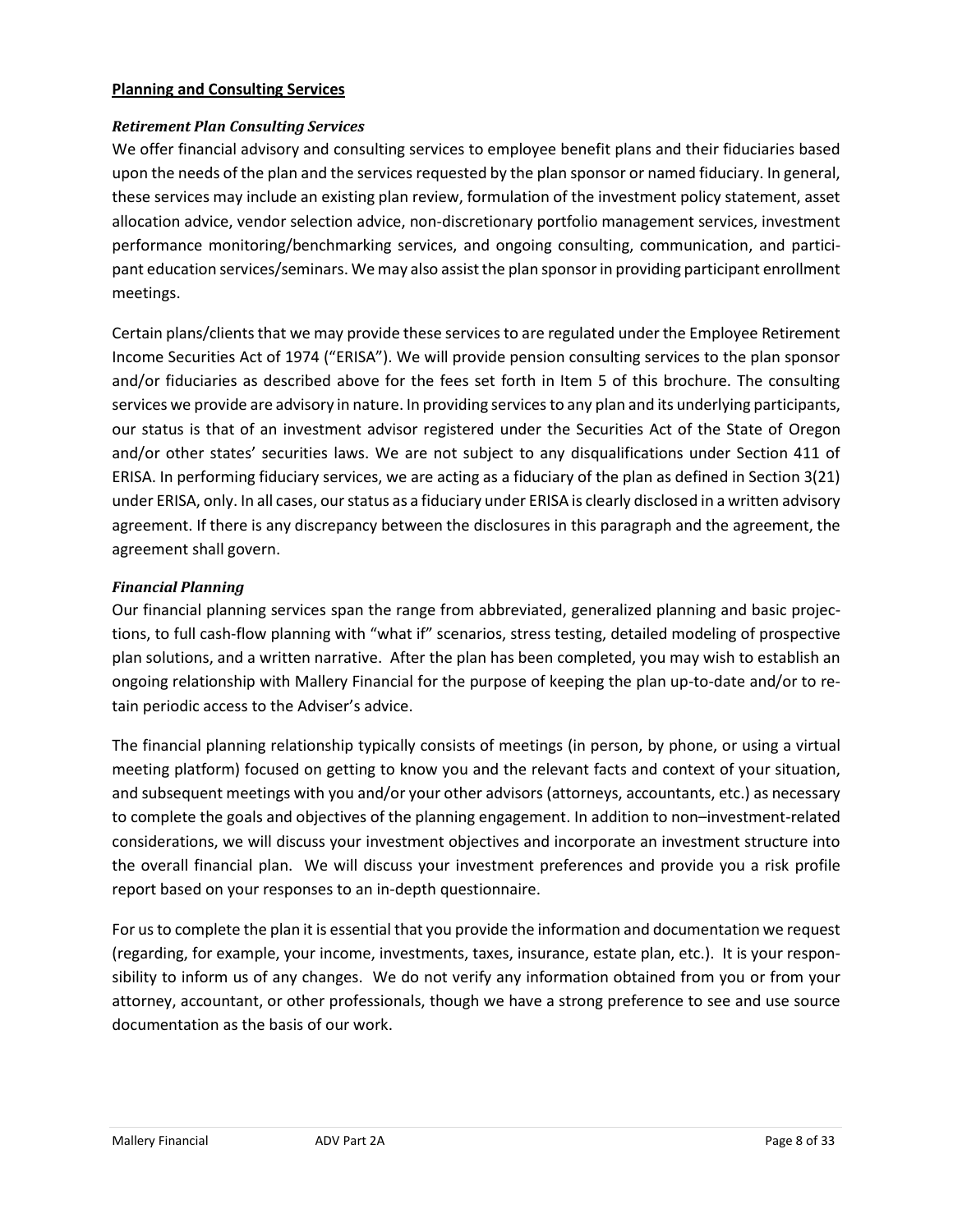#### *Insurance Consulting*

Insurance consulting spans the range from in-force policy analysis (suitability, costs, forensics, repair) to providing analysis and advice on new insurance purchase decisions (needs analyses, recommendations on product type/category and material explanations as to why, and, if desired, specific product research). We can also work with you to manage in-force insurance contracts (for example, life insurance and annuities) if you can authorize the insurance company to give us access to policy information.

#### *Other Financial Consulting*

We also offer a la carte or specialized consulting services on a fee-for-service basis. These projects may focus very narrowly on a specific issue or may address financial concerns that fall outside the typical categories of financial planning or insurance consulting. Fees and other provisions are the same as described in Financial Planning and Insurance Consulting, above, and below in Item 5 – Fees and Compensation.

#### *Client's Freedom in Implementation*

Mallery Financial's planning and consulting work may result in actionable recommendations. You are under no obligation to implement recommendations through us. You may implement your financial plan through any financial organization you choose.

#### **Potential Conflicts of Interest**

Some recommendations may result in additional compensation to Mallery Financial and Stephen Mallery. Such circumstances create the conditions where a conflict of interest exists (the possibility of additional compensation may affect Mallery Financial's judgment when making recommendations). We require that all investment adviser representatives disclose this conflict of interest when such recommendations are made and to advise you that you are not obligated to implement such recommendations or to implement them through Mallery Financial.

#### <span id="page-8-0"></span>*Important Information for Retirement Investors*

When we recommend that you rollover retirement assets or transfer existing retirement assets, such as a 401(k) or an IRA, to our management, we have a conflict of interest. This is because we will generally earn additional revenue when we manage more assets. In making the recommendation, however, we do so only after determining that the recommendation is in your best interest. Further, in making any recommendation to transfer or rollover retirement assets, we do so as a "fiduciary," as that term is defined in ERISA or the Internal Revenue Code, or both. We also acknowledge we are a fiduciary under ERISA or the Internal Revenue Code with respect to our ongoing investment advisory recommendations and discretionary asset management services, as described in the advisory agreement we execute with you. To the extent we provide non-fiduciary services to you, those will be described in the advisory agreement.

### **Item 5 – Fees and Compensation**

### **Asset Management and Retirement Plan Consulting Fees**

We charge annual asset-based management fees in connection with our rendering of Asset Management services and/or Retirement Plan Consulting services based on the tiered fee schedule shown below. These fees are typically charged monthly in arrears, based on the average balance of your Account (calculated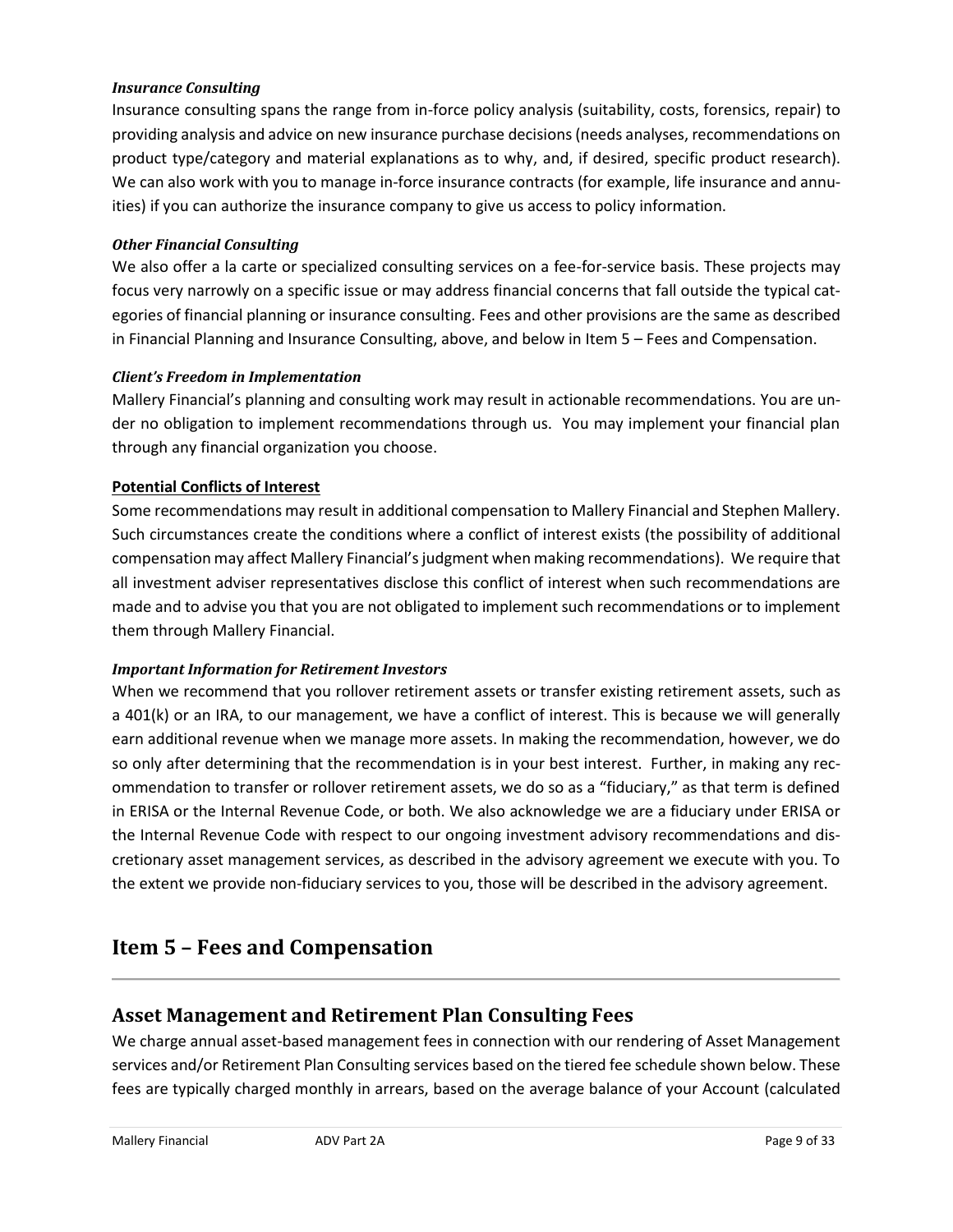using information provided by the Custodian) during the billing period. In rare instances, exceptions to this billing structure may occur as a result of the billing practices required by the sponsors of certain thirdparty money management platforms we may recommend to you. Any such exceptions will be agreed upon in writing with the client. Clients may add or withdraw funds from the Account at any time; however, the average balance of your account used for calculating our advisory fees may be adjusted on a pro-rata basis for any such mid-period additions or withdrawals (in the case of deposits, weighted to address the number of days an increased amount of assets was managed by the firm, and in the case of withdrawals, weighted to address the number of days a reduced amount of assets was managed by the firm).

Our fees for these services are charged on a blended basis from the first dollar under our management. Multiple accounts of immediately related family members at the same mailing address will be considered one consolidated account (i.e., "household") for billing calculation purposes. We may also consolidate employer-sponsored retirement plan participants (SEP IRAs, SIMPLE IRAs) into a single group for billing calculation purposes.

|                                | Annual  |
|--------------------------------|---------|
| <b>Assets Under Management</b> | Fee (%) |
| \$0-\$50,000                   | 1.25%   |
| \$50,001-\$500,000             | 1.00%   |
| \$500,001-\$1,000,000          | 0.85%   |
| \$1,000,001-\$2,000,000        | 0.60%   |
| \$2,000,001-\$5,000,000        | 0.45%   |
| \$5,000,001-\$10,000,000       | 0.35%   |
| >\$10,000,000                  | 0.25%   |

#### **Standard Fee Schedule**

Our asset-based management fees shall be calculated in accordance with the following formula:

(Average Periodic Balance) x (Applicable Annual Fee) x (Period as a Fraction of the Year) = Monthly Asset-Based Fee.

*For purposes of illustration only,* a household with an average balance of \$600,000 at the end of the billing period will pay a monthly asset-based management fee as follows:

| <b>Total Monthly Fee:</b>                                                     | \$497.91 |
|-------------------------------------------------------------------------------|----------|
| 0.85% on the remaining \$100,000 (\$100,000 x .0085 = \$850; \$850 x (1/12) = | \$70.83  |
| 1.00% on the next \$450,000 (\$400,000 x .01 = \$4,500; \$4,500 x (1/12) =    | \$375.00 |
| 1.25% on the first \$50,000 (\$50,000 x .0125 = \$625; \$625 x (1/12) =       | \$52.08  |

The fees shown above are annual fees and may be negotiable at the Adviser's discretion and in all cases will be documented in the Investment Advisory Agreement. The negotiated fee will in no case be greater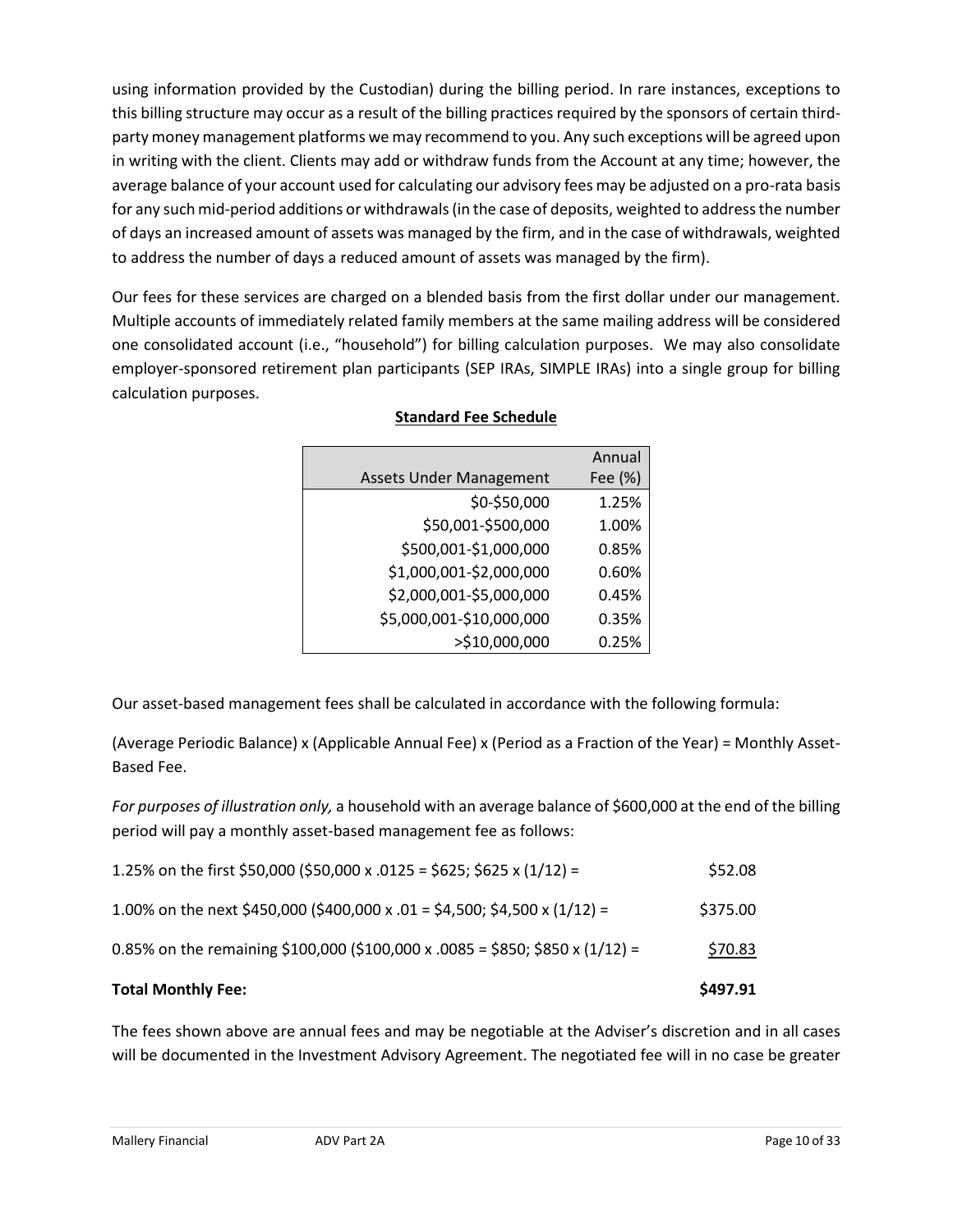than the blended fee calculated using the applicable fee schedule. Once an Investment Advisory Agreement has been executed, no increase in the annual fee will be effective unless it has been agreed to in writing by the client.

Fees for one Account may be billed to another Account; for example, you may wish to maximize your IRA and choose to pay the fees for the IRA from another account. In such cases the total fee charged would not change because fees are based on total assets under management, not per account.

Mallery Financial believes its advisory fees are reasonable considering the fees charged by other investment advisers offering similar services/programs. Your investment plan may involve paying additional advisory fees to a third-party money manager, if such a manager is selected and depending upon which manager is selected.

#### **Payment of Fee**

Most clients choose to have their advisory fee debited directly from their custodial Account, but you also have the option of being invoiced directly. If the fee is to be deducted from your custodial Account, you agree to authorize the Custodian to pay the Account's investment advisory services fee directly to Mallery Financial. If you do not want us to charge your Account for the fee, you may pay the fee directly to us. We will send you an invoice detailing the fee calculation. Directly invoiced fees are due in full fifteen (15) days after receipt of the invoice.

Fee withdrawals will occur no more frequently than monthly from your Account unless you and we specifically agree.

We do not debit advisory fees directly from your advisory Account. We send information to your Custodian to debit the advisory fees, and the Custodian pays them to us.

The Custodian will send you a statement, at least quarterly, indicating all amounts disbursed from the Account, including the fee paid directly to Mallery Financial. Mallery Financial's access to the assets of the Account will be limited to trading, direct deduction of advisory fees (if so authorized by the client), and facilitating Client-directed cash flows (executing contributions to or withdrawals from the Account at the Custodian based your instructions).

#### **Third-Party Money Managers**

When you invest with a third-party manager, Mallery Financial receives its standard asset management fee for assisting with the selection of an investment program and managing the manager (monitoring the managers, hiring and firing managers based on your objectives and manager performance, and providing you feedback, guidance, and performance reporting). For information about fees, terms, and other disclosures associated with the third-party manager, see their Form ADV Part 2 (or equivalent written disclosures), copies of which shall be provided to you at the inception of any third-party manager relationship.

Advisory fees charged by third-party managers are separate and apart from our advisory fees. Assets managed by third-party managers will be included in calculating our advisory fee, which is based on the fee schedule set forth in the Portfolio Management Services section in this brochure. Advisory fees that you pay to the third-party manager are established and payable in accordance with the brochure provided by each third-party manager to whom you are referred. These fees may or may not be negotiable. You should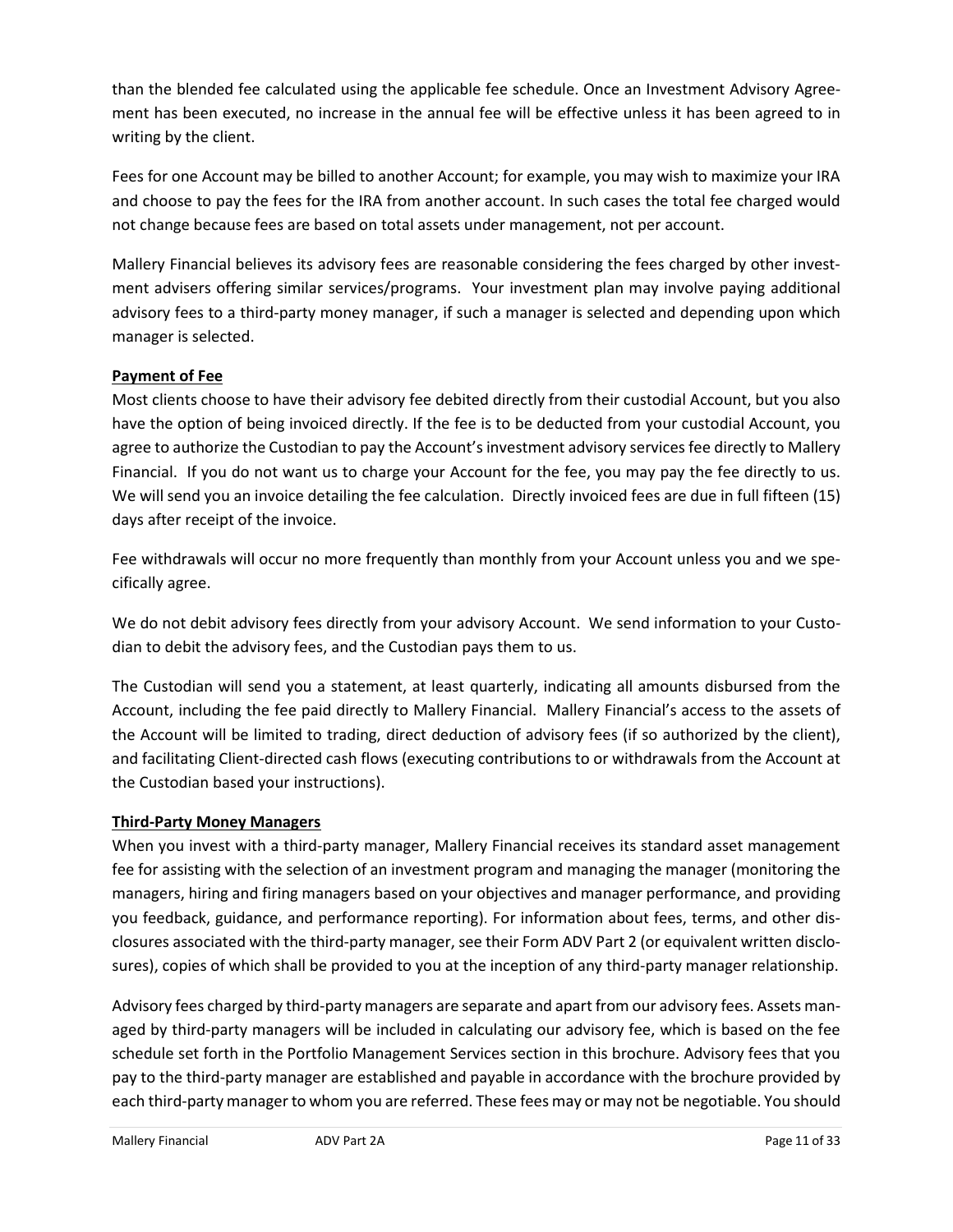review the recommended third-party manager's brochure and take into consideration both their fees along with our fees to determine the total amount of fees associated with this program.

Third-party managers are generally accessible to us and our clients only through a web-based platform. Clients may be charged a platform fee in addition to any asset management fees they are charged by third-party managers. See the section below titled Other Third-Party Fees for additional information.

#### **Interval Funds**

Management fees for investments in interval funds will be charged in your advisory Account based on the value of these investments. Because redemptions and repurchases are limited to specific liquidation periods, you will be able to implement any advice only during the liquidation period. This creates a conflict of interest because the Adviser will receive fees for this advice before the liquidation can be implemented. Mallery Financial monitors and addresses this conflict of interest by monitoring for fee overbilling and will process any excess billings by issuing a refund within 30 days.

#### **Other Third-Party Fees**

Our fees do not include brokerage commissions, transaction fees, and other related costs and expenses. You may incur certain charges imposed by custodians, third-party investment companies, and other third parties; for example, fees charged by managers, custodial fees, deferred sales charges, odd-lot differentials, transfer taxes, wire transfer and electronic fund fees, and other fees and taxes on brokerage accounts and securities transactions. Investment management platforms may charge platform fees and annual account maintenance fees; see the platform's Form ADV for details. Insurance companies that provide fee-based (advisory) annuities typically charge contract fees, annual account maintenance fees, and may offer optional insurance riders that provide additional benefits in exchange for an insurance rider fee; see the product prospectus and other disclosure documents for details. Mutual funds, money market funds, and exchange-traded funds (ETFs) also charge internal management fees, which are disclosed in the fund's prospectus. These fees may include, but are not limited to, a management fee, up-front sales charges, and other fund expenses. Certain strategies offered by us may involve investment in mutual funds and/or ETFs. Load and no-load mutual funds may pay annual distribution charges, sometimes referred to as "12(b)(1) fees." These 12(b)(1) fees come from fund assets and thus indirectly from clients' assets. We do not receive any compensation from these fees. All of these fees are in addition to the management fee you pay us. You should review all fees charged to fully understand the total amount of fees you will pay. Services similar to those offered by us may be available elsewhere for more or less than the amounts we charge. Our brokerage practices are discussed in more detail under Item 12 – Brokerage Practices.

Where appropriate for the client, we may recommend that the client engage Orion Portfolio Solutions, LLC ("OPS"), as a trading platform (clearing through TD Ameritrade). If OPS is engaged for its suite of trading, reporting, and accounting services, separate and in addition to our asset-based management fees set forth above the client will pay OPS a platform fee in accordance with the following fee schedule. This platform fee covers the cost of trading, reporting, and accounting services to the client.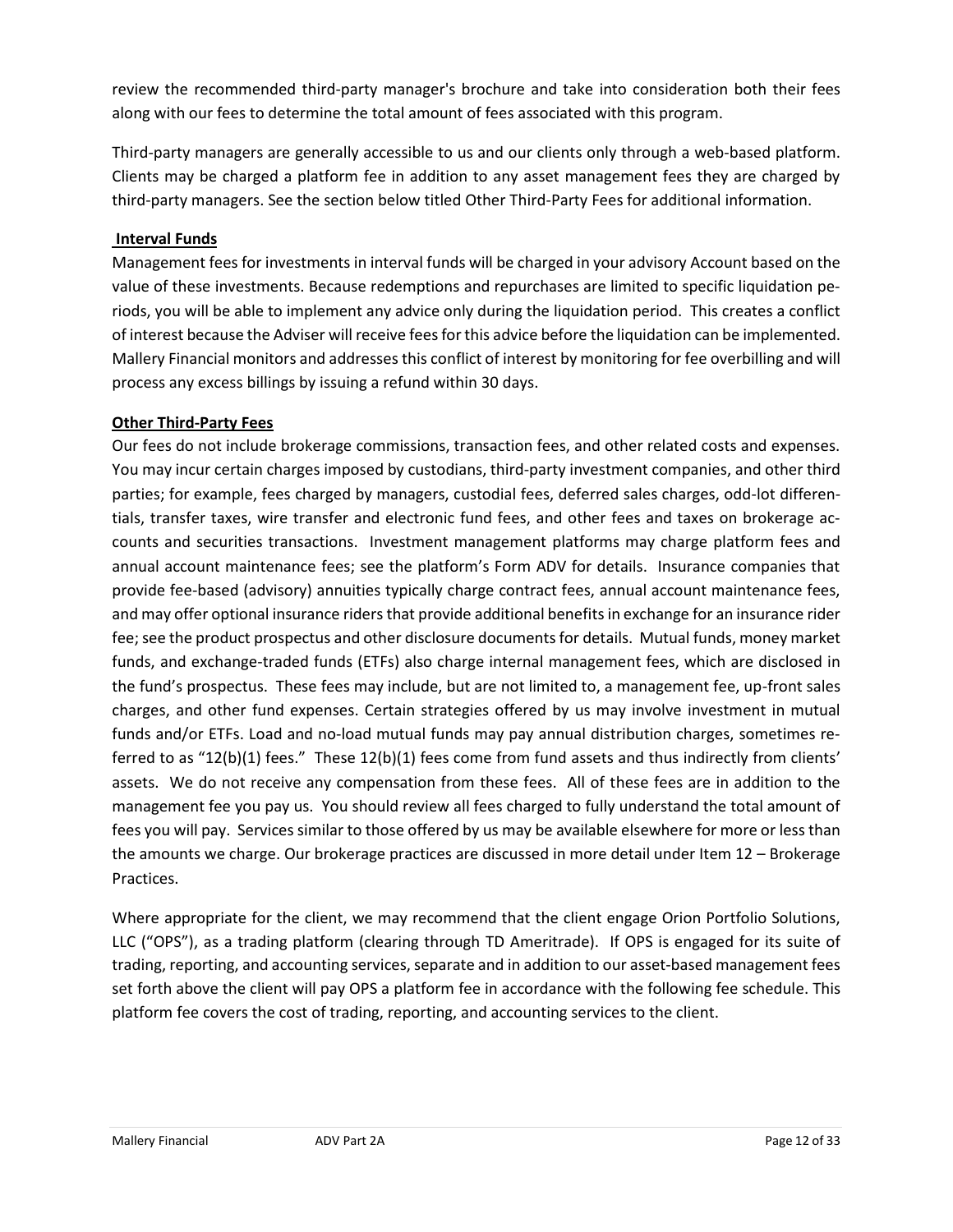|                                | Annual  |
|--------------------------------|---------|
| <b>Assets Under Management</b> | Fee (%) |
| \$0-\$50,000                   | 0.45%   |
| \$50,001-\$100,000             | 0.30%   |
| \$100,001-\$500,000            | 0.20%   |
| \$500,001-\$1,000,000          | 0.15%   |
| \$1,000,001-\$5,000,000        | 0.10%   |
| >\$5,000,001                   | 0.08%   |

#### **OPS Platform Fee Schedule**

The platform fee schedule is determined independently by OPS and may be amended at OPS's discretion, subject to the terms of its account opening agreement with the client. Mallery Financial does not share in any portion of the platform fee paid to OPS. Clients are encouraged to review OPS's most recent Form ADV Part 2 and the OPS account opening documentation for the current administration fee schedule. A copy of OPS's most recent Form ADV Part 2 is available free of charge at [https://advis](https://adviserinfo.sec.gov/firm/brochure/125446)[erinfo.sec.gov/firm/brochure/125446.](https://adviserinfo.sec.gov/firm/brochure/125446)

We have considered the management fees and other costs of third-party managers we recommend for our clients and believe these fees to be reasonable considering the service and investment options available. Your signed agreement and other account opening paperwork will detail the fees you will pay as well as well as the method of payment.

#### **Termination**

Should you terminate your Asset Management relationship with Mallery Financial before the end of a month, we will invoice you for the number of unbilled days in the period up to the date of termination, prorated, and payment will be due immediately.

### **Financial Planning, Insurance Consulting, and Other Financial Consulting Fees**

#### **Compensation Framework**

Our planning/consulting process begins with a thorough intake discussion where we learn about you, your concerns, goals, priorities, and desired outcomes. Based on that discussion we offer a proposed engagement plan and fee arrangement designed to meet your objectives and desired deliverables.

Planning and consulting services are billed either at an hourly rate of \$150 per hour or on a project basis. Project-based fees are fixed for the duration of the project. Either fee arrangement will be documented and agreed upon in a written Financial Planning/Consulting Agreement. If at any time it appears that the project will take more time than estimated or grows in scope or complexity, there shall be no increase in the fee without your written consent. If you choose not to pursue the completion of services, we will provide all completed work. We will provide a refund of any unearned prepaid fees on a prorated basis, if applicable.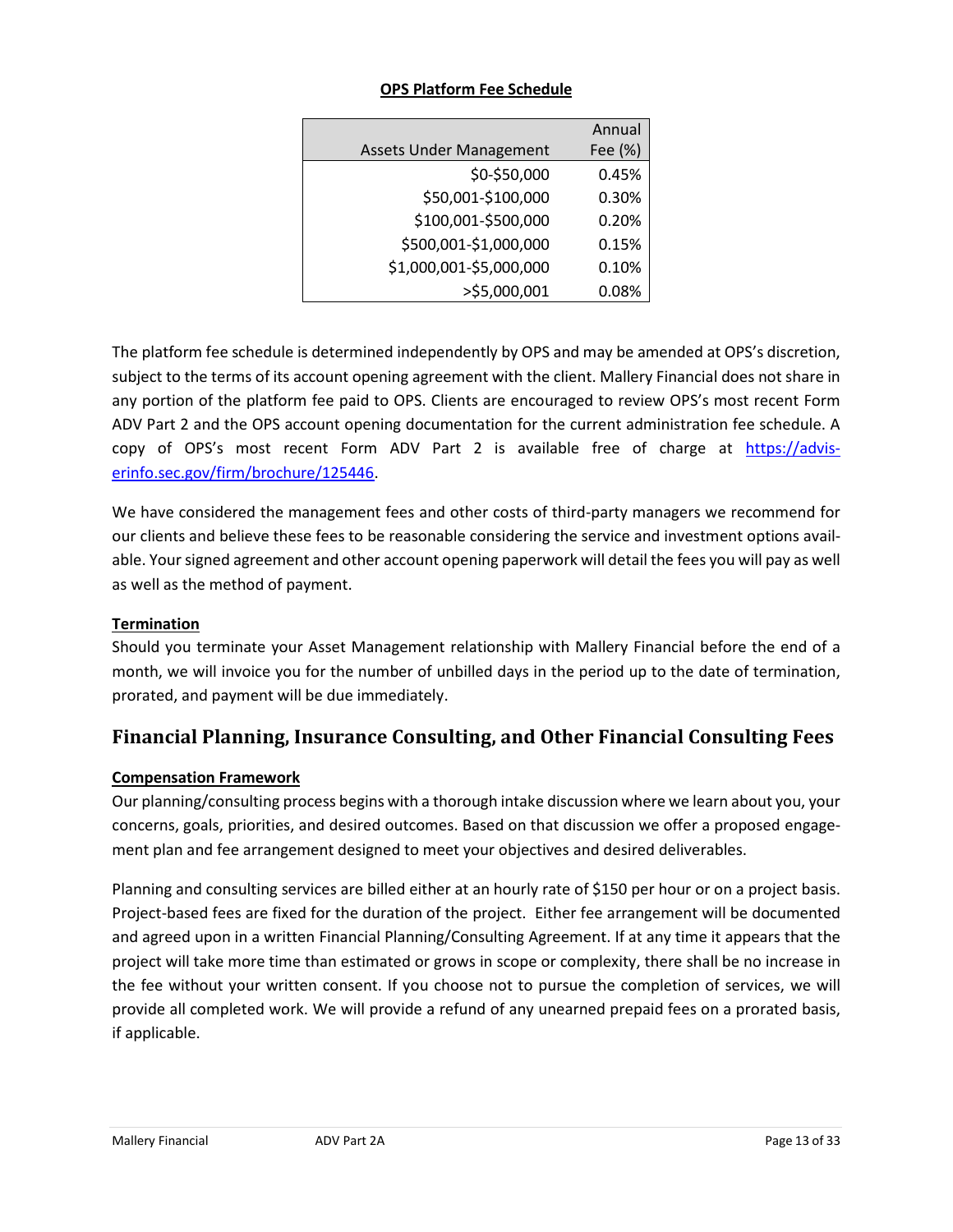Payment terms are negotiable. Fees are typically billed 50% in advance, with the balance payable within 30 days or spread out in monthly installments over no more than five (5) months. At no time will we charge a fee of \$500 or more six (6) or more months in advance.

At the conclusion of the plan, if the plan is implemented through us under an Investment Advisory Agreement, we will receive separate compensation for those services (as described in the Asset Management Fee Schedule section, above). In some instances, our recommendations may involve a commissionable fixed insurance product, and Stephen Mallery may offer to implement the recommendation through his outside insurance brokerage service. In these instances, Mr. Mallery may receive a commission in connection with the sale of insurance products to clients. Please see the important disclosures below regarding certain conflicts of interest which arise under these arrangements.

The fees and expenses you pay for purchasing investment services or insurance products may be more or less than the expenses you would pay if you were to decide to implement our recommendations through another investment advisory firm, broker-dealer, or insurance broker; such fees and expenses are typically determined by the broker-dealer, investment company, or insurance company sponsoring the service or product.

#### **Conflict of Interest Related to Compensation for the Sale of Insurance Products**

Certain associated persons of our firm, including Stephen Mallery, are independently licensed to sell insurance in one or more states acting as a direct agent representative of a specific insurance company or companies. Insurance related business may be transacted with advisory clients, and licensed individuals may receive commissions from insurance products sold to clients. Clients are advised that the fees paid to Mallery Financial for investment advisory services are separate and distinct from any commissions earned by its associated persons in connection with the sale of insurance products to clients. If requested by a client, we will disclose the amount of commissions expected to be paid with respect to any insurance products.

The receipt of insurance-related commissions by any individual associated with our firm presents a conflict of interest. As fiduciaries we must act primarily for the benefit of our investment advisory clients. As such, we will transact insurance related business with clients only when fully disclosed, suitable, and appropriate. Further, we must determine in good faith that any commissions paid to our associated persons are appropriate. Clients are informed that they are under no obligation to use any individual associated with our firm for the purchase of insurance products or services. Clients may use any insurance firm or agent they choose for purchase of these products and services. We encourage you to ask us about the conflicts of interest presented by the insurance licensing of our associated persons.

#### **Good Faith**

All recommendations developed by us are based upon our professional judgment. We cannot guarantee the results of any of our recommendations.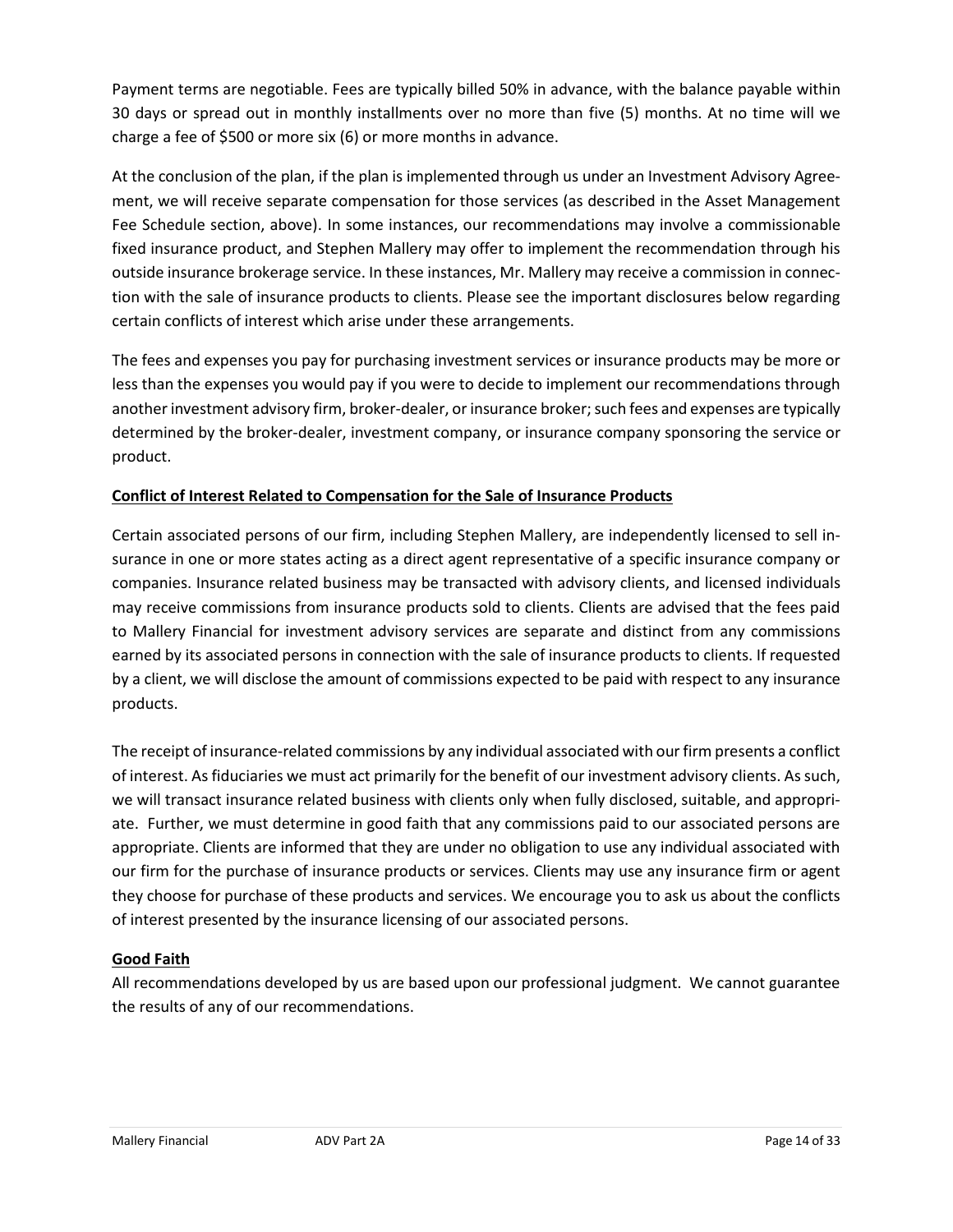### <span id="page-14-0"></span>**Item 6 – Performance Based Fee and Side-by-Side Management**

Performance-based fees are fees based on a share of capital gains on or capital appreciation of the assets of a client. We do not charge any performance-based fees; therefore, we do not engage in side-by-side management of client accounts.

### <span id="page-14-1"></span>**Item 7 – Types of Client(s)**

We provide investment advisory services to individuals, high net worth individuals, businesses, retirement plans and their sponsors, non-profit organizations, trusts, and estates. We have no minimum required account opening balance or annual fee requirements.

### <span id="page-14-2"></span>**Item 8 – Methods of Analysis, Investment Strategies, and Risk of Loss**

#### **Methods of Analysis**

We make use of multiple analytical disciplines as part of our overall investment management process. As part of our investment advisory services to you, the implementation of these disciplines may include any, all, or a combination of the following:

#### **Fiduciary Analysis**

#### *Mutual funds and EFTs*

Mutual funds and ETFs are amendable to a screening process that considers a set of quantitative duediligence criteria consistent with fiduciary investment management, including:

- Regulatory oversight
- Minimum track record
- Stability of organization
- Assets in the investment
- Composition consistent with asset class
- Style consistency
- Expense ratios/fees relative to peers
- Performance relative to peers
- Risk-adjusted performance relative to peers

#### *Stocks*

Stocks can be evaluated against a wide range of publicly available company information, including fundamental analysis, technical analysis, and the company's and its industry's position relative to general macroeconomic conditions.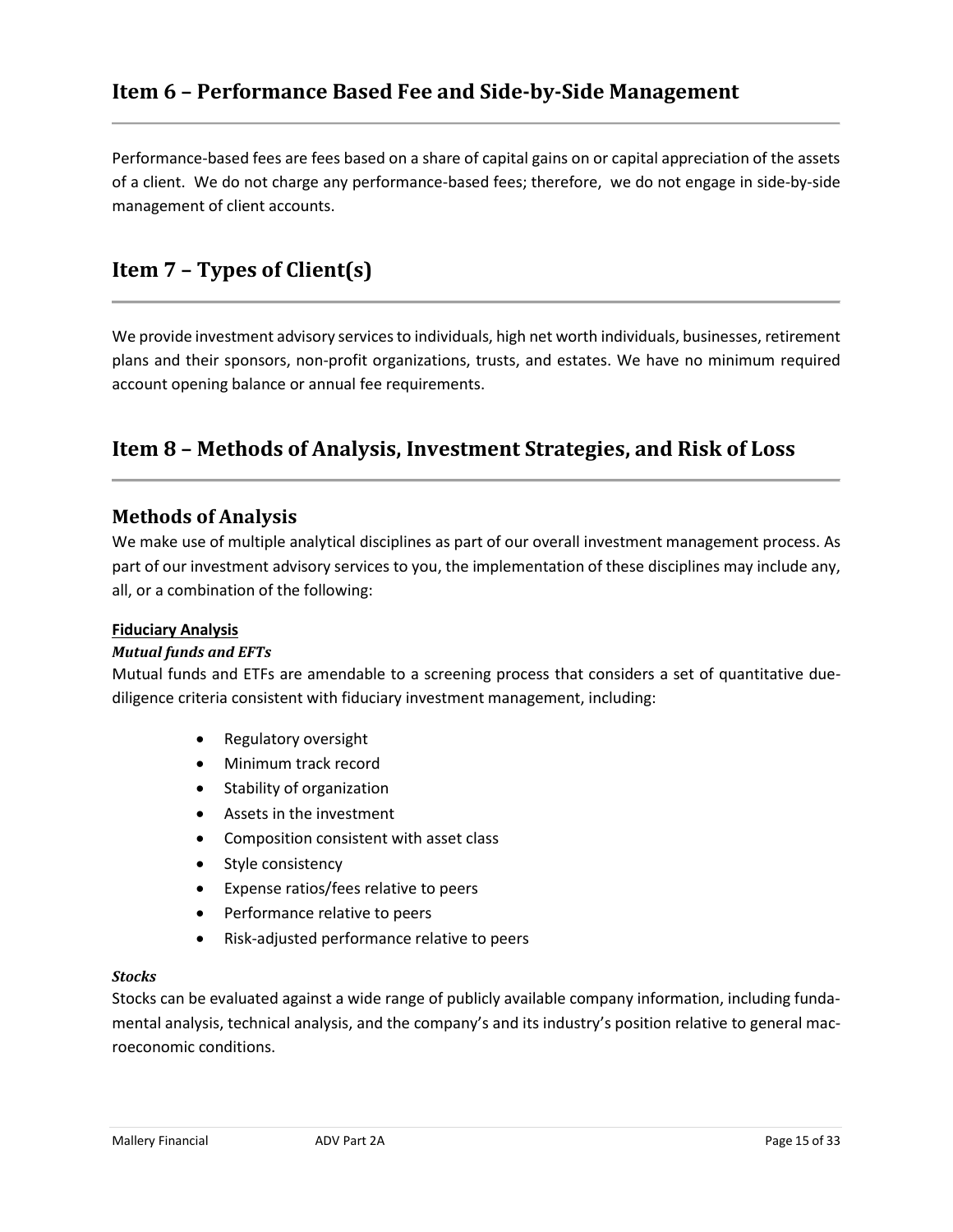#### **Modern Portfolio Theory (MPT)**

Modern portfolio theory tries to understand the market as a whole, rather than looking for what makes each investment opportunity unique. Investments are described statistically, in terms of their expected long-term rate of return and their expected short-term volatility. Volatility is equated with "risk," measuring how much worse than average (or better than average) an investment's bad years are likely to be. The goal is to identify your acceptable level of risk tolerance, and then to build a portfolio with the maximum expected return for that level of risk (or, seen another way, to identify your desired rate of return and build a portfolio with the least risk required to achieve that rate of return).

#### **Macroeconomic Analysis**

Macroeconomics refers to the conditions of the economy as a whole. It includes consideration of macroeconomic factors such as economic growth rates, fiscal policy, monetary policy, exchange rates, inflation rates, employment rates, and consumer spending – both in the United States and across the globe. Macroeconomics considers the conditions on the ground on which companies base their business decisions and governments base their policy decisions. Macroeconomics recognizes that economies are driven by larger forces and patterns and that the global economy is intertwined and interdependent.

#### **Environment, Social, and Governance (ESG)**

Environment, social, and governance (ESG) assessment is often confused with "socially responsible investing" (SRI) and "values-based" investing. Unlike SRI, ESG does not seek to exclude specific industries based on ethical categories, but rather provides a risk assessment based on the business risks associated with a company's business practices. For example, companies that score low in the environment category (pollution loads, regulatory compliance record, potential remediation costs, etc.), social category (community and reputational factors, workplace health and safety violations, etc.), and/or governance category (degree of accuracy and transparency in accounting practices, board member conflicts of interest, board diversity, etc.) all present risks that may negatively affect the company's bottom line and therefore may present material risks as a prospective investment.

#### **Fundamental Analysis**

Fundamental analysis is a technique that attempts to determine a security's value by focusing on the underlying factors that affect a company's actual business and its future prospects. Fundamental analysis is about using real data to evaluate a security's value. It refers to the analysis of the economic well-being of a financial entity as opposed to only its price movements.

The end goal of performing fundamental analysis is to produce a value that we can compare with the security's current price, with the aim of determining what position to take with that security (underpriced = buy; overpriced = sell).

#### **Technical Analysis**

Technical analysis is a technique that attempts to determine a security's value by developing models and trading rules based on price and trading volume transformation. Technical analysis assumes that a market's price reflects all relevant information, so the analysis focuses on the history of a security's trading behavior rather than external drivers such as economic, fundamental, or news events. The practice of technical analysis incorporates the importance of understanding how market participants perceive and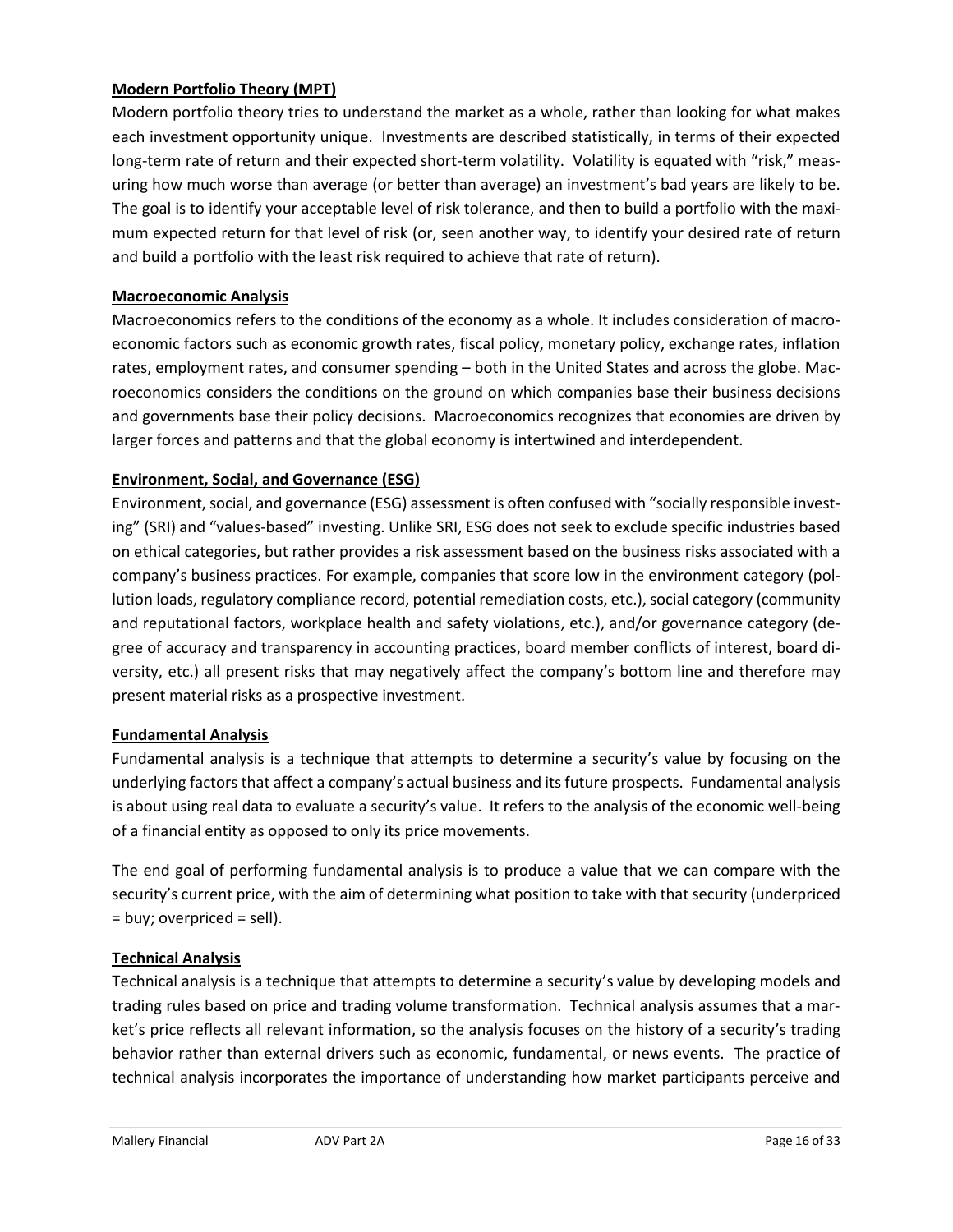act upon relevant information rather than focusing on the information itself. Ultimately, technical analysts develop trading models and rules by evaluating factors such as market trends, market participant behaviors, supply and demand, and pricing patterns and correlations.

As with other types of analysis, the predictive nature of technical analysis can vary greatly; models and rules are often modified and updated as new patterns and behaviors develop. Past performance is not an indicator of future return.

#### **Economic Analysis and Stress Testing**

Stress testing is a risk management tool used to simulate an economic crisis and determine if such an event could impact a client's assets, and to what degree. Stress testing enables us to identify potential worst-case scenarios so that we may attempt to manage a client's exposure to risk. Based on the results of stress testing, we can take strategic actions such as adjusting economic capital levels or adjusting the portfolio mix with the hope of achieving enhanced economic returns.

### **Investment Strategies**

The investment strategies we use to implement any investment advice given to you include, but are not limited to:

- Long-term purchases (securities held at least a year)
- Short-term purchases (securities sold within a year)

#### **Tailored Strategies**

Custom-tailored portfolios span two major categories.

#### *Security Exclusion/Inclusion*

One category of custom-tailored portfolios is where you request us to restrict or include specific securities or security types from your Account – for example, individual companies, asset classes, industry sectors, or any other restriction you request. Such requests typically are made in the context of socially responsible investing (SRI); environmental, social, and governance (ESG) criteria; religious beliefs; or other values-based desires or beliefs. Mallery Financial supports values-based investing and will work diligently to tailor your portfolio to our requests to the greatest extent possible.

#### *Special-Purpose Accounts*

A second category of custom-tailored portfolios includes legacy stock and/or bond accounts, workout strategies for stocks with high embedded unrealized gains, focused dividend strategies, insurancebacked investment strategies, and other account types and strategies that are unique and specific to your circumstances. Mallery Financial will accommodate special-purpose accounts to the greatest extent possible.

These categories are not mutually exclusive and may overlap.

For a very few clients we offer a trading strategy based on an algorithm that indicates opportunities to buy low and sell high, making incremental buys as a stock trends lower in price and incremental stock sells as the stock trends higher in price.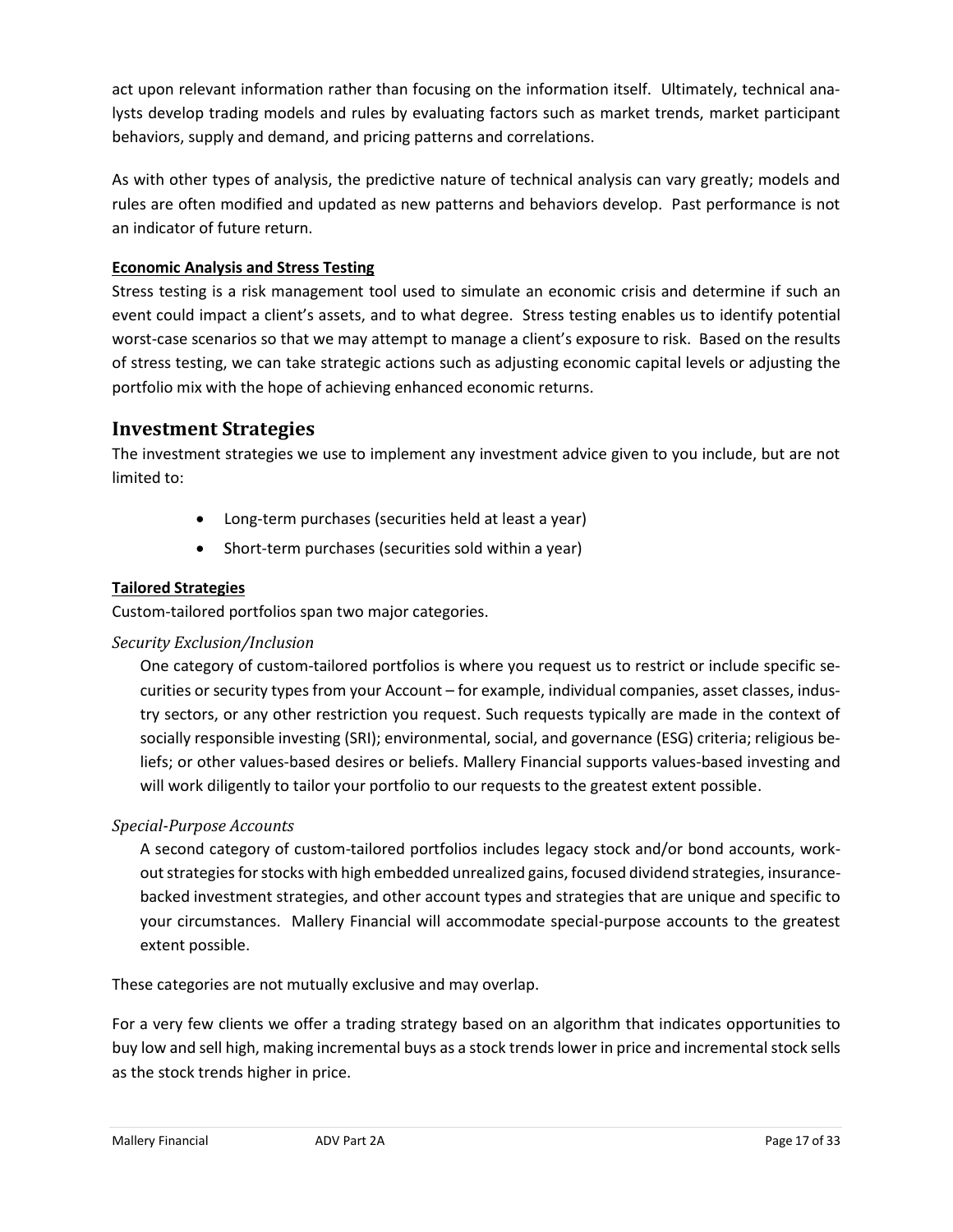#### **Model Strategies**

As stated above under Item 4 – Advisory Business Introduction – we offer model portfolios designed to align with most Clients' risk tolerance and investment objective. The following chart shows the range of investment objectives available and their associated high-level asset allocation.

| <b>Model Name</b>                                     | Description                               |
|-------------------------------------------------------|-------------------------------------------|
| <b>Capital Preservation</b>                           | 10% equities/90% fixed income             |
| Conservative                                          | 20% equities /80% fixed income            |
| <b>Conservative Plus</b>                              | 30% equities/70% fixed income             |
| <b>Moderately Conservative</b>                        | 40% equities/60% fixed income             |
| <b>Balanced</b>                                       | 50% equities/50% fixed income             |
| Moderate                                              | 60% equities/40% fixed income             |
| Moderate Growth                                       | 70% equities/30% fixed income             |
| Growth                                                | 80% equities/20% fixed income             |
| Aggressive Growth                                     | 90% equities/10% fixed income             |
| Also available on request or for<br>special purposes: | 100% bond and 100% stock model portfolios |

Please note that the above-listed models may include a relatively small portion allocated to an "alternatives" sleeve. Alternatives are defined as anything that is neither a stock, nor a bond, nor cash. As such they provide the potential to add a level of diversification not possible when limited to stocks, bonds, and cash and may help lower a portfolio's volatility. Examples include hard assets such as real estate, commodities, currencies, and precious metals, and strategies such as market neutral, managed futures, global macro, and merger arbitrage. Because direct investing in alternatives usually involves lack of ready liquidity, Mallery Financial prefers to access alternatives through mutual funds or ETFs to provide liquidity (important for our ability to re-balance portfolio allocations as well as for your liquidity needs). As an example of the application of alternatives in a portfolio, a 60% equities/40% fixed income portfolio might become 60% equites/30% fixed income/10% alternative investments.

Mallery Financial models may be built through an "overlay" or "sleeve-based" approach, where the final model is made up of sub-models or "sleeves" (for example, a growth stocks sleeve, a defensive stocks sleeve, an income sleeve, an alternatives sleeve, a volatility-stabilizer sleeve, etc.). This approach enables Mallery Financial to actively manage the constituent parts based on prevailing conditions, threats, and opportunities while delivering an integrated model portfolio solution.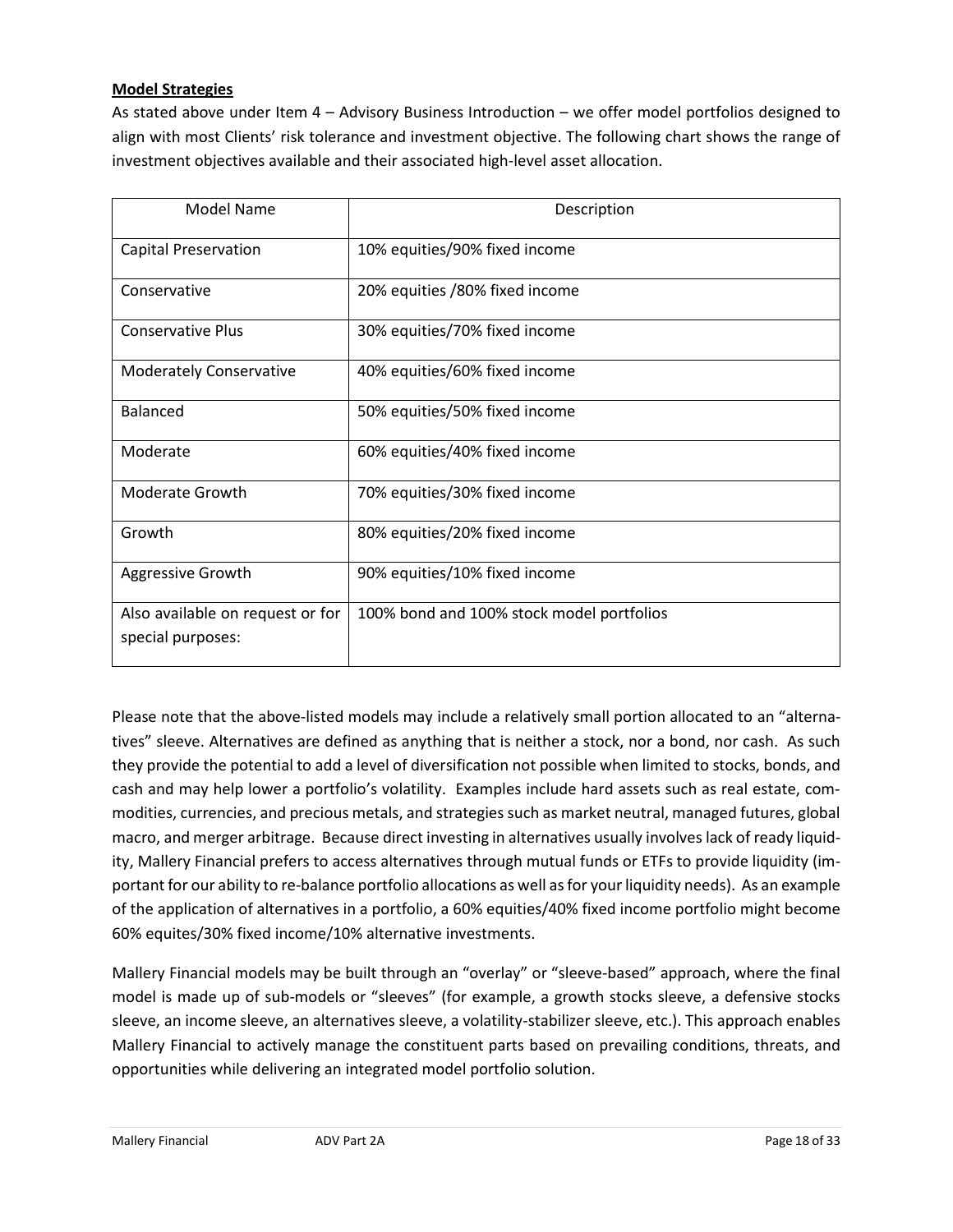#### **Third-Party Money Managers**

As stated earlier, we may recommend one or more third-party money manager(s) based on your financial circumstances, investment objectives, risk tolerance, time horizon, liquidity needs, and other factors that may be relevant to your situation. Please refer to each third-party manager's ADV Part 2 for a complete description of their analysis methods and investment strategies.

#### **Risk of Loss**

We cannot guarantee our analysis methods will yield a positive return. In fact, loss of principal is always a risk. Investing in securities involves a risk of loss that you should be prepared to bear. Clients must understand that investment decisions made for your Account by us are subject to various market, currency, economic, political, and business risks. The investment decisions we make for you will not always be profitable, nor can we guarantee any level of performance.

A list of all risks associated with the strategies, products, and methodology we offer are listed below:

#### **Analysis Methods Risk**

#### *Fundamental Analysis Risk*

Fundamental analysis, when used in isolation, has a number of risks:

- An infinite number of factors can affect the earnings of a company and its stock price over time. These can include economic, political, and social factors in addition to the various company statistics.
- The only data available may be out of date (i.e., the necessary current data may not be available).
- It is difficult to give appropriate weightings to the factors.
- It assumes that the analyst is competent.
- It ignores the influence of random events such as oil spills, product defects being exposed, acts of God, and so on.

#### *Modern Portfolio Theory (MPT) Risk*

Modern Portfolio Theory tries to understand the market as a whole and measure market risk in an attempt to reduce the inherent risks of investing in the market. However, with every financial investment strategy there is a risk of a loss of principal. Not every investment decision will be profitable, and there can be no guarantee of any level of performance.

#### *Macroeconomic/Cyclical Analysis Risk*

Looking at market cycles in conjunction with other investment strategies can be useful when making investment decisions. However, market cycles are not always predictable. Each financial investment strategy has benefits and risks. Not every investment decision will be profitable, and there can be no guarantee of any level of performance.

#### *Technical Analysis risk*

• Technical analysis is derived from the study of market participant behavior, and its efficacy is a matter of controversy.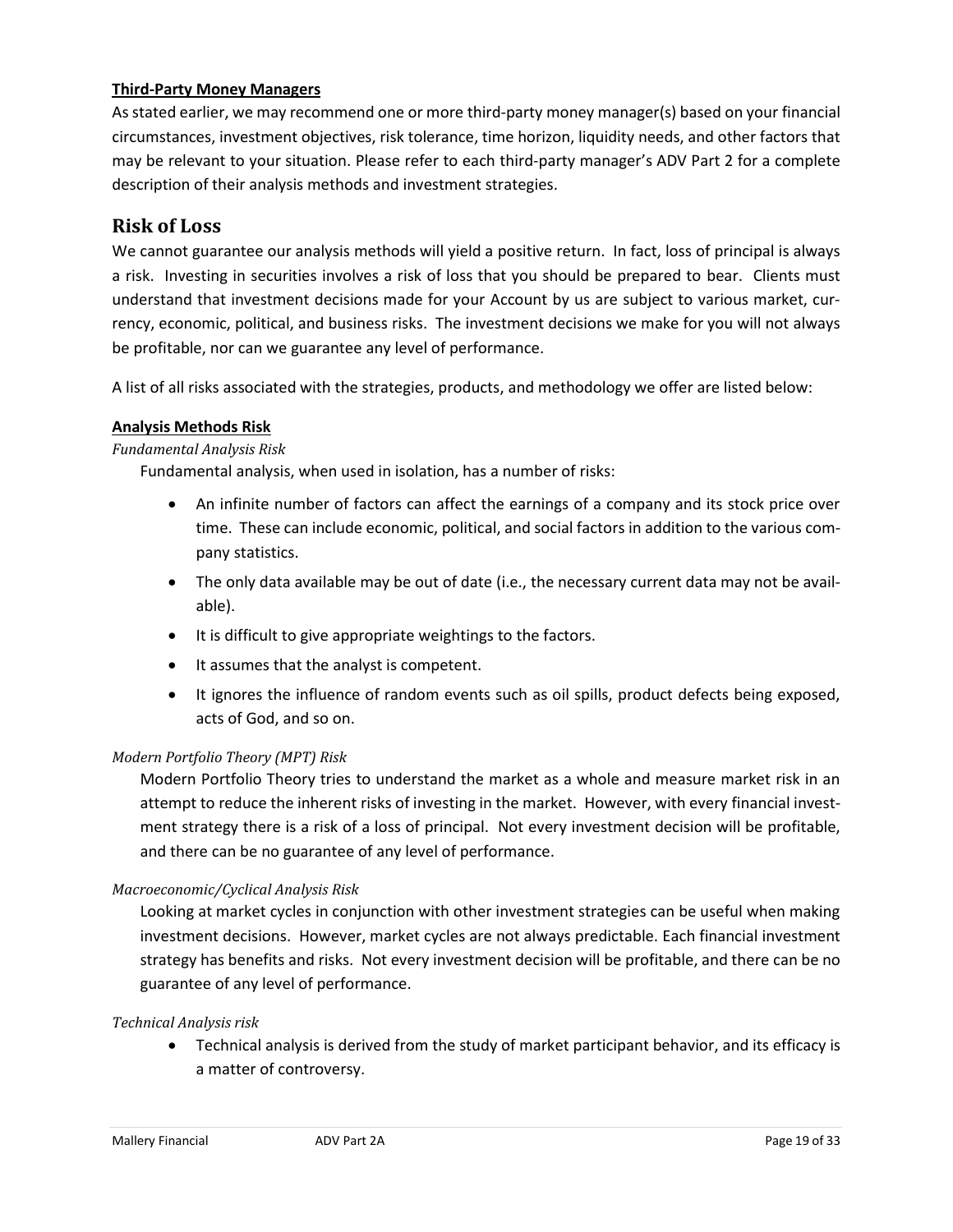- Methods vary greatly and can be highly subjective; different technical analysts can sometimes make contradictory predictions from the same data.
- Models and rules can incur materially high transaction costs.

#### **Product Risk**

#### *Alternative Investment Risk*

Direct investing in alternative investments is speculative, not suitable for all clients, and intended for experienced and sophisticated investors who are willing to bear the high economic risks of the investment, which can include:

- Loss of all or a substantial portion of the investment due to leveraging, short-selling, or other speculative investment practices.
- Lack of liquidity (there may be no secondary market for the fund and none expected to develop).
- Volatility of returns.
- Absence of information regarding valuations and pricing.
- Delays in tax reporting.
- Less regulation and higher fees than mutual funds.

#### *Bond Fund Risk*

Bond funds generally have higher risks than money market funds, largely because they typically pursue strategies aimed at producing higher yields. The risks associated with bond funds include:

- Call Risk The possibility that falling interest rates will cause a bond issuer to redeem (or "call") its high-yielding bond before the bond's maturity date.
- Credit Risk the possibility that companies or other issuers whose bonds are owned by the fund may fail to pay their debts (including the debt owed to holders of their bonds). Credit risk is less of a factor for bond funds that invest in insured bonds or U.S. Treasury bonds. By contrast, those that invest in the bonds of companies with poor credit ratings generally will be subject to higher credit risk.
- Interest Rate Risk the risk that the market value of the bonds will go down when interest rates go up. Interest rate risk means you can lose money in any bond fund, including those that invest only in insured bonds or Treasury bonds.
- Prepayment Risk the chance that a bond will be paid off early. For example, if interest rates fall, a bond issuer may decide to pay off (or "retire") its debt and issue new bonds that pay a lower rate. When this happens, the fund may not be able to reinvest the proceeds in an investment with a return or yield as high as that of the original bond.

#### *Exchange Traded Fund ("ETF") Risk*

Most ETFs are passively managed investment companies whose shares are purchased and sold on a securities exchange. An ETF represents a portfolio of securities designed to track a particular market segment or index. ETFs are subject to the following risks that do not apply to conventional funds: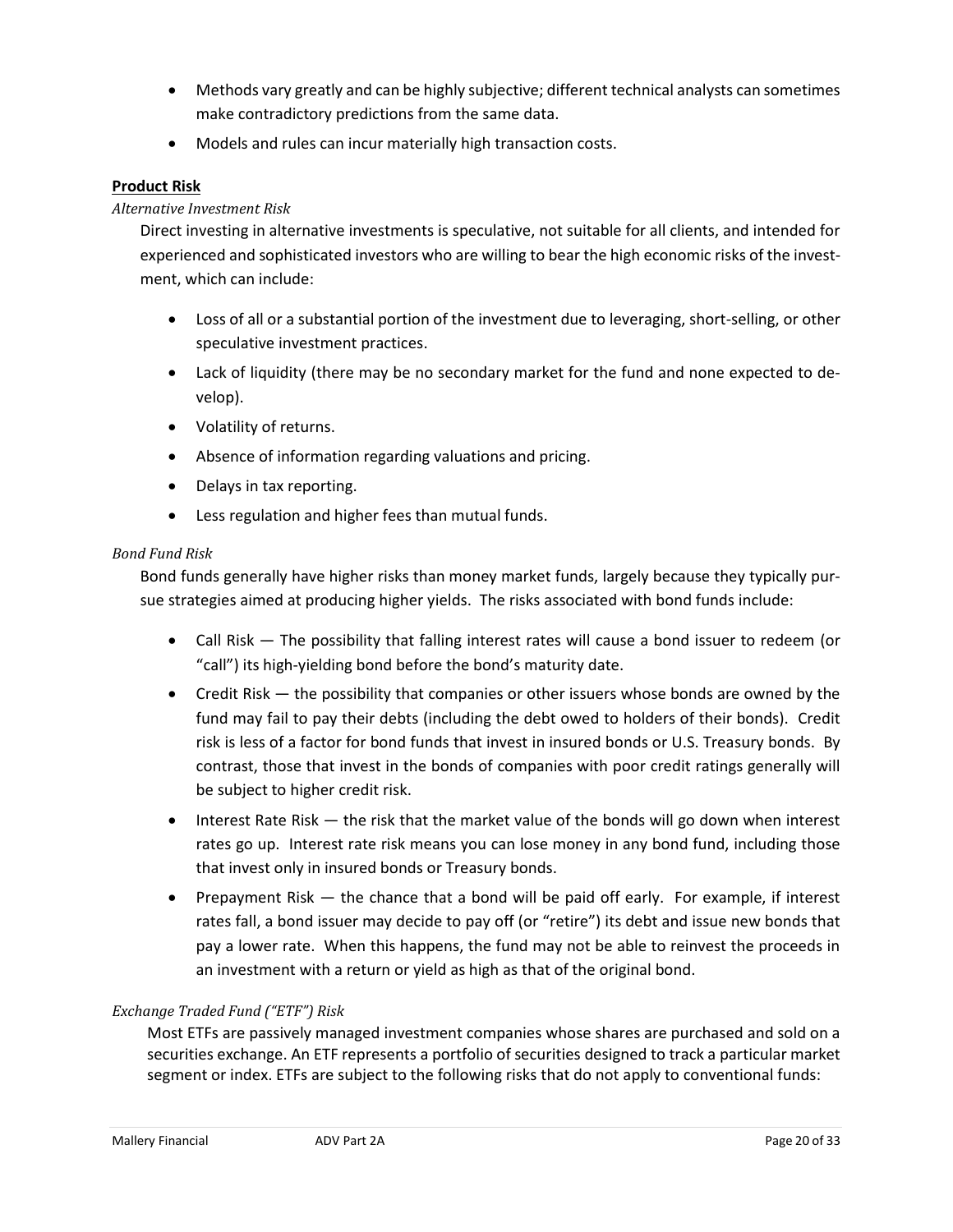- The market price of the ETF's shares may trade at a premium or a discount to their net asset value.
- An active trading market for an ETF's shares may not develop or be maintained.
- There is no assurance that the requirements of the exchange necessary to maintain the listing of an ETF will continue to be met or remain unchanged.

#### *Mutual Funds Risk*

The following is a list of some general risks associated with investing in mutual funds.

- Country Risk The possibility that political events (a war, national elections), financial problems (rising inflation, government default), or natural disasters (an earthquake, a poor harvest) will weaken a country's economy and cause investments in that country to decline.
- Currency Risk The possibility that returns could be reduced for Americans investing in foreign securities because of a rise in the value of the U.S. dollar against foreign currencies. Also called exchange-rate risk.
- Income Risk The possibility that a fixed-income fund's dividends will decline as a result of falling overall interest rates.
- Industry Risk The possibility that a group of stocks in a single industry will decline in price because of developments in that industry.
- Inflation Risk The possibility that increases in the cost of living will reduce or eliminate a fund's real inflation-adjusted returns.
- Manager Risk The possibility that an actively managed mutual fund's investment adviser will fail to execute the fund's investment strategy effectively resulting in the failure of stated objectives.
- Market Risk The possibility that stock fund or bond fund prices overall will decline over short or even extended periods. Stock and bond markets tend to move in cycles, with periods when prices rise and other periods when prices fall.
- Principal Risk The possibility that an investment will go down in value, or "lose money," from the original or invested amount.

#### *Stock Fund Risk*

Overall "market risk" poses the greatest potential danger for investors in stocks funds. Stock prices can fluctuate for a broad range of reasons, such as the overall strength of the economy or demand for particular products or services.

#### *Insurance Product Risk*

The rate of return on variable insurance products is not stable, but varies with the stock, bond, and money market subaccounts that are selected as investment options. There is no guarantee that you will earn any return on your investment, and there is a risk that you will lose money. Even fixed insurance products carry certain risks or trade-offs. Before you consider purchasing an insurance product, make sure you fully understand all of its terms. Carefully read the prospectus.

Some of the major risks include: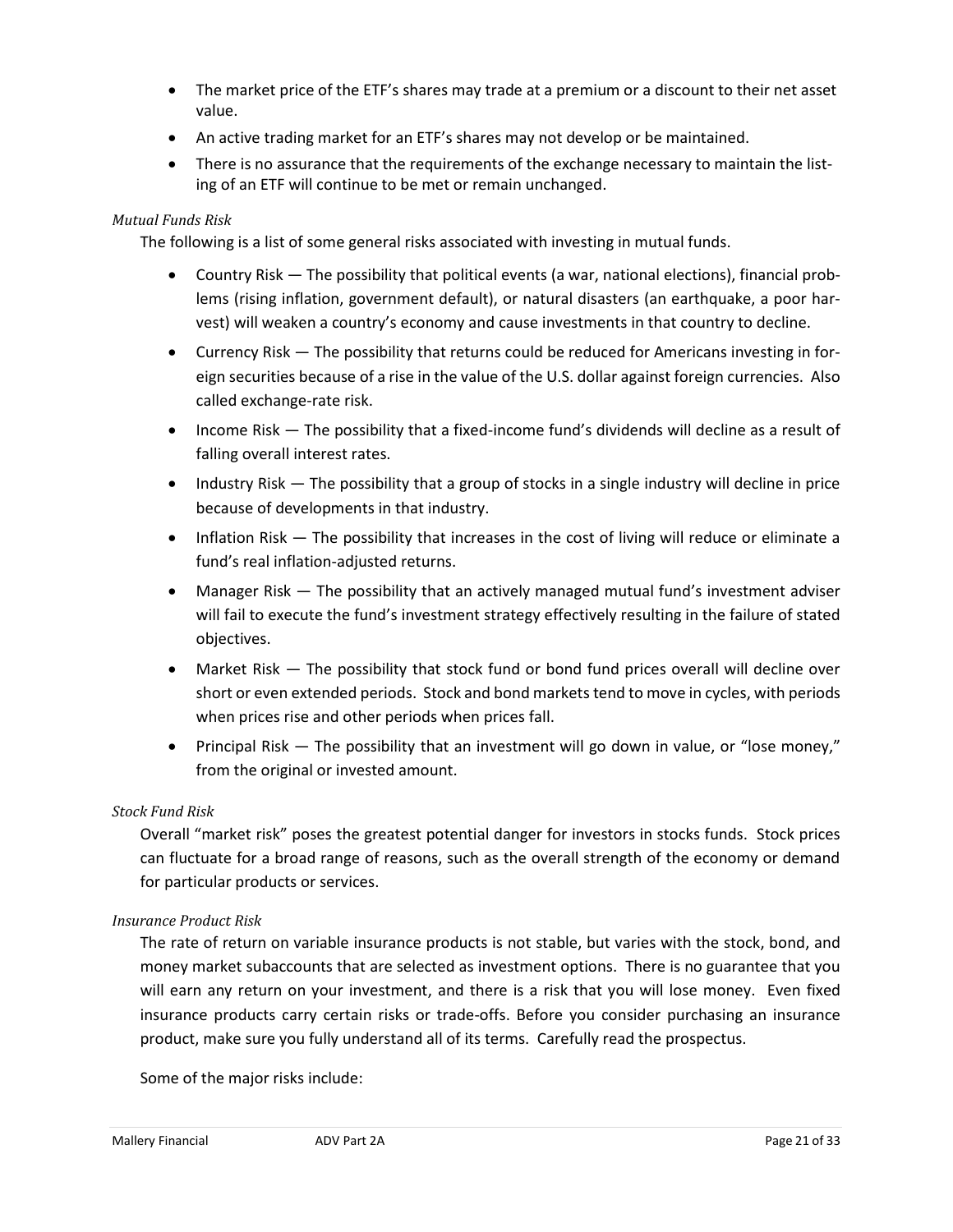- Liquidity and Early Withdrawal Risk There may be a surrender charges for withdrawals within a specified period, which can be as long as 4–10 years. Any withdrawals before a client reaches the age of 59½ are generally subject to the IRS 10% early withdrawal penalty in addition to any gain being taxed as ordinary income.
- Sales Charges and Surrender Charges Asset-based sales charges or surrender charges normally decline and eventually are eliminated the longer you hold your shares. For example, a surrender charge could start at 7% in the first year and decline by 1% per year until it reaches 0%.
- Fees and Expenses Insurance products may have a variety of fees and expenses, which can reach 2% and more, such as:
	- o Mortality and expense risk charges
	- o Administrative fees
	- o Underlying fund expenses
	- o Charges for special features or riders
	- o State premium taxes
- Bonus Credits Some products offer bonus credits that can add a specified percentage to the amount invested ranging from 1% to 5% for each premium payment. Bonus credits, however, are usually not free. In order to fund them, insurance companies typically impose high mortality and expense charges, lengthy surrender charge periods, and/or additional insurance rider fees.
- Guarantees Insurance companies provide a number of specific guarantees. For example, they may guarantee a death benefit or an annuity payout option that can provide income for life. These guarantees are only as good as the insurance company that offers them.
- Market Risk The possibility that stock fund or bond fund prices overall will decline over short or even extended periods. Stock and bond markets tend to move in cycles, with periods when prices rise and other periods when prices fall.
- Principal Risk The possibility that an investment will go down in value, or "lose money," from the original or invested amount.

#### **Overall Risks**

Clients need to remember that past performance is no guarantee of future results. All investments carry some level of risk. You may lose some or all of the money you invest, including your principal, because the securities held by a fund will goes up and down in value. Dividend or interest payments may also fluctuate, or stop completely, as market conditions change.

Before you invest, be sure to read a fund's prospectus and shareholder reports to learn about its investment strategy and the potential risks. Funds with higher rates of return may take risks that are beyond your comfort level and be inconsistent with your financial goals.

While past performance does not necessarily predict future results, it can tell you how volatile (or relatively stable) a fund has been over time. Generally, the more volatile a fund, the higher the investment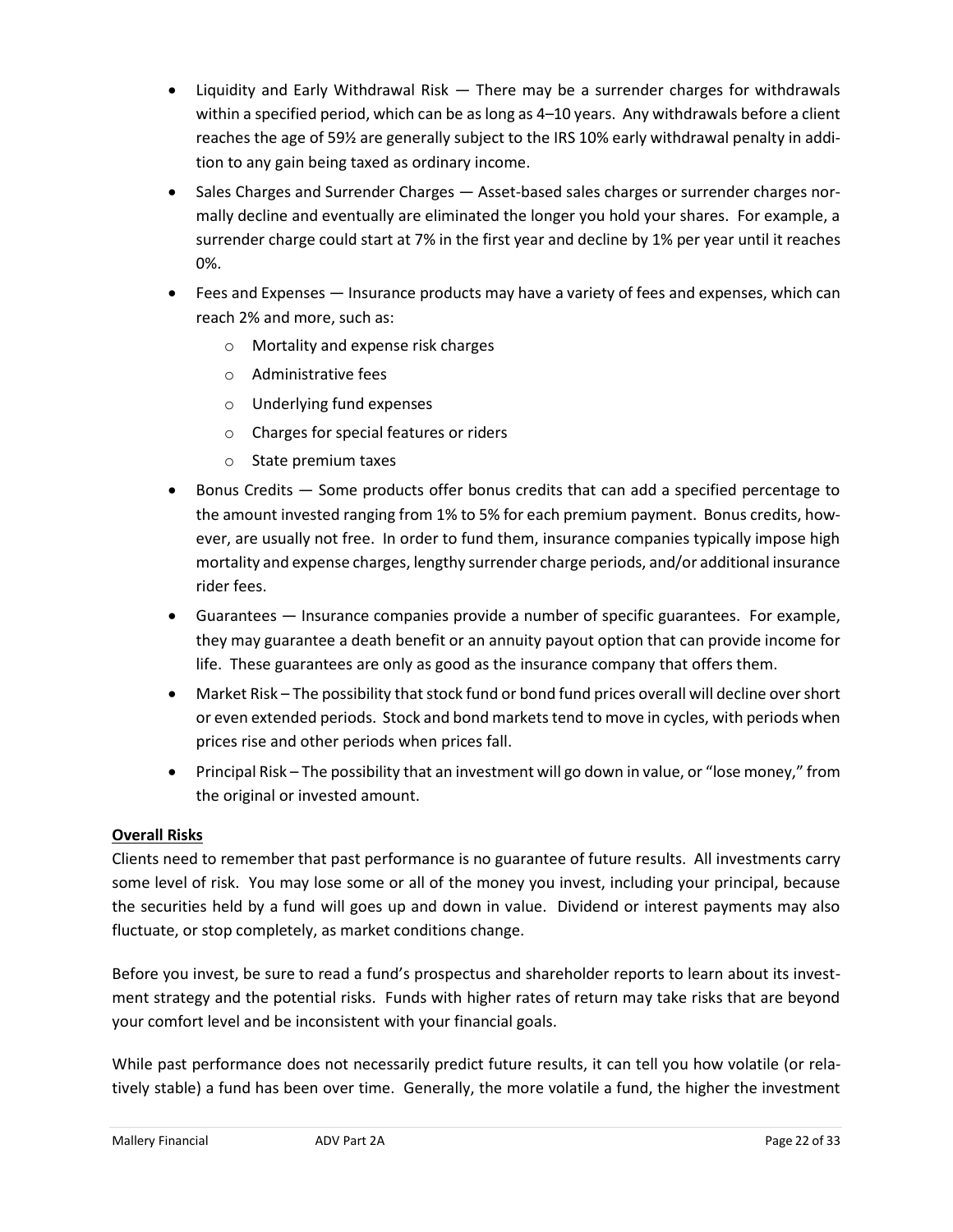risk. If you'll need access to your money to meet a financial goal in the near term, you probably can't afford the risk of investing in a fund with a volatile history because you will not have enough time to ride out any declines in the stock market.

### <span id="page-22-0"></span>**Item 9 – Disciplinary Information**

Registered investment advisers are required to disclose all material facts regarding any legal or disciplinary events that would be material to your evaluation of us or the integrity of our management. Mallery Financial has no disclosures for the firm or any of our IARs. We adhere to high ethical standards for all of our IARs and associates.

### <span id="page-22-1"></span>**Item 10 – Other Financial Industry Activities and Affiliations**

Our firm and our associated persons are not registered, nor do they have an application pending to register, as a broker-dealer, futures commission merchant, commodity pool operator, or commodity trading advisor or representative of any of the foregoing.

Stephen Mallery, the Managing Member and Chief Compliance Officer for Mallery Financial, is a licensed insurance agent/broker with various companies.

### **Selection of Other Advisers**

Where appropriate, we may recommend certain third-party managers to clients. Details of the fees charged by third-party managers are described in Item 5 of this Brochure and in the third-party manager's ADV Part 2 (or equivalent disclosure brochure). We do not receive any additional compensation as a result of recommending any third-party managers to our clients.

### <span id="page-22-2"></span>**Item 11 – Code of Ethics, Participation or Interest in Client Accounts, and Personal Trading**

### **General Information**

We have adopted a Code of Ethics for all IARs of the firm describing its high standards of business conduct and fiduciary duty to you, our client. The Code of Ethics includes provisions relating to the confidentiality of client information, a prohibition on insider trading, a prohibition of rumor mongering, restrictions on the acceptance of significant gifts, the reporting of certain gifts and business entertainment items, and personal securities trading procedures. All of our IARs must acknowledge the terms of the Code of Ethics annually, or as amended.

The following acts are prohibited: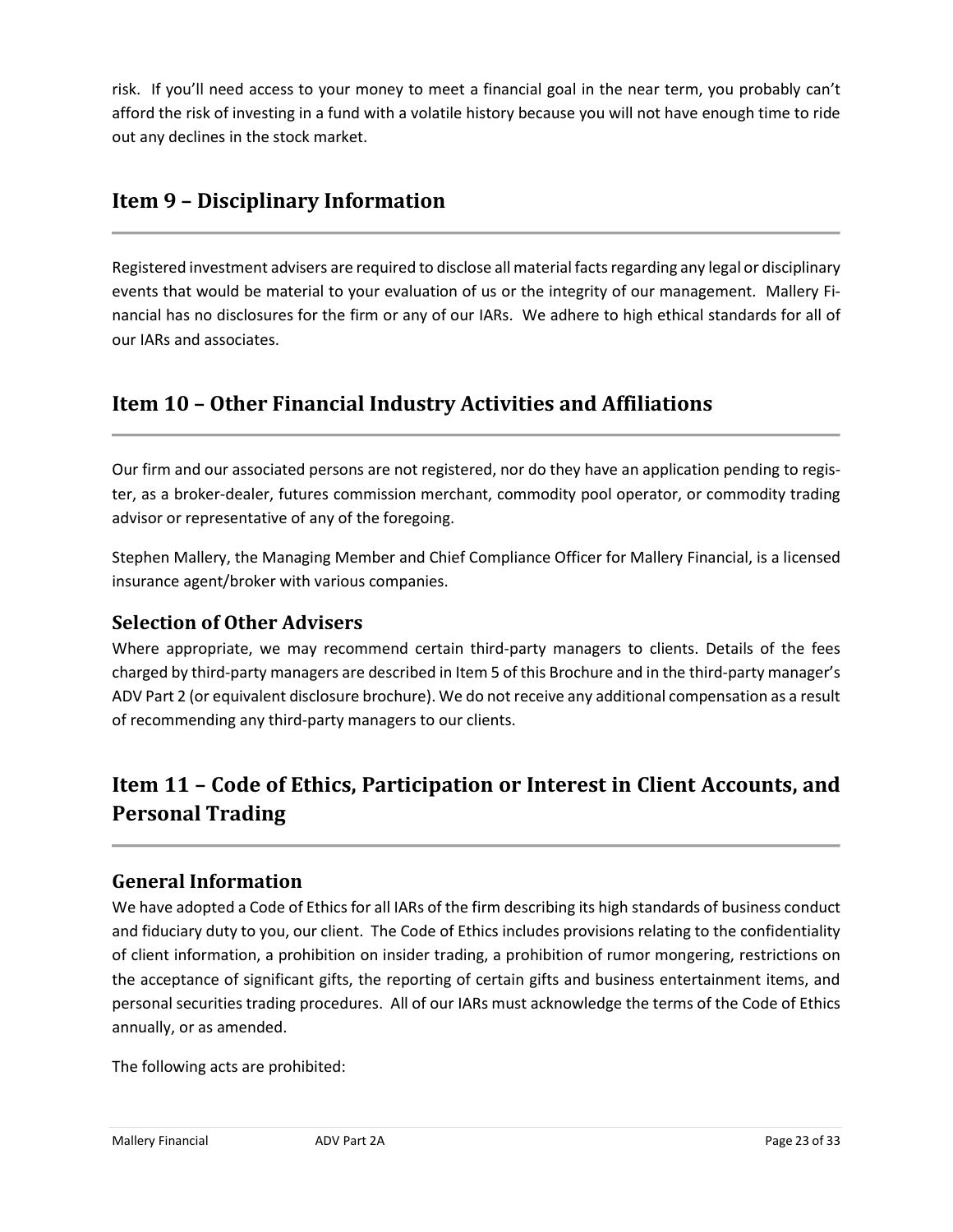- Employing any device, scheme, or artifice to defraud
- Making any untrue statement of a material fact
- Omitting to state a material fact necessary in order to make a statement, in light of the circumstances under which it is made, not misleading
- Engaging in any fraudulent or deceitful act, practice, or course of business
- Engaging in any manipulative practices

Clients and prospective clients may request a copy of the firm's Code of Ethics by contacting the CCO.

### **Participation or Interest in Client Accounts**

Our compliance policies and procedures prohibit anyone associated with Mallery Financial from having an interest in a client Account or participating in the profits of a client's Account without the approval of the CCO.

### **Personal Trading**

We may recommend securities to you that we will purchase for our own accounts. We may trade securities in our account that we have recommended to you as long as we place our orders after your orders. This policy is meant to prevent us from benefiting as a result of transactions placed on behalf of advisory accounts.

Neither Mallery Financial nor any of its related persons recommend securities (or other investment products) to advisory clients in which we or any related person has some other proprietary (ownership) interest, other than those mentioned above.

Certain affiliated accounts may trade in the same securities with your Accounts on an aggregated basis when consistent with our obligation of best execution. When trades are aggregated, all parties will share the costs in proportion to their investment. We will retain records of the trade Order (specifying each participating account) and its allocation. Completed orders will be allocated as specified in the initial trade order. Partially filled orders will be allocated on a pro rata basis. Any exceptions will be explained on the Order.

Mallery Financial has a personal securities transaction policy in place to monitor the personal securities transactions and securities holdings of "Access Persons" (individuals at Mallery Financial who have access to Client Account information or information related to the Adviser's trading activity). The policy requires that an Access Person of the firm provide the Chief Compliance Officer or his/her designee with a written report of their current securities holdings within ten (10) days after becoming an Access Person. Additionally, each Access Person must provide the Chief Compliance Officer or his/her designee with a written report of the Access Person's current securities holdings at least once each twelve (12) month period thereafter on a date the Adviser selects; provided, however that at any time that the Adviser has only one Access Person, he or she shall not be required to submit any securities report described above.

We have established the following restrictions to ensure that our fiduciary responsibilities regarding insider trading are met: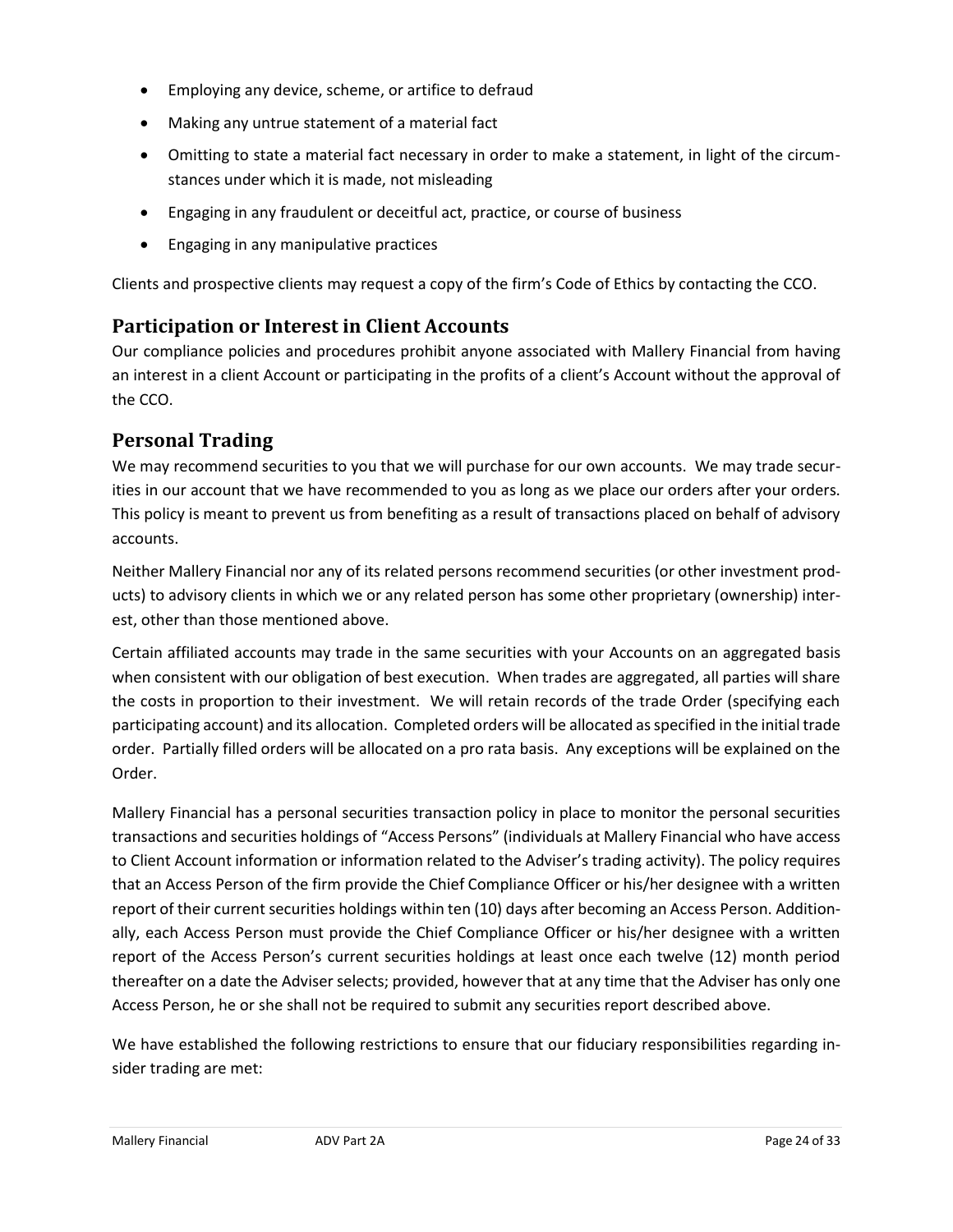• No securities for our personal portfolio(s) shall be bought or sold where this decision is substantially derived, in whole or in part, from the role of IARs of Mallery Financial, unless the information is also available to the investing public on reasonable inquiry. In no case, shall we put our own interests ahead of yours.

### **Privacy Statement**

We are committed to safeguarding your confidential information and hold all personal information provided to us in the strictest confidence. These records include all personal information that we collect from you or receive from other firms in connection with any of the financial services they provide. We also require other firms with whom we do business to restrict the use of your information. Our Privacy Policy is available upon request.

### **Conflicts of Interest**

Mallery Financial's IARs may use the same strategy for their personal investment accounts as the firm uses for its Clients. However, IARs may not place their orders in a way to benefit from the purchase or sale of a security executed on behalf of a client.

We act in a fiduciary capacity. If a conflict of interest arises between us and you, our policy is to disclose the potential conflict, and we shall make every effort to resolve the conflict in your favor. Conflicts of interest may also arise in the allocation of investment opportunities among the Accounts that we advise. We will seek to allocate investment opportunities according to what we believe is appropriate for each Account. We strive to do what is equitable and in the best interests of all the Accounts we advise.

### <span id="page-24-0"></span>**Item 12 – Brokerage Practices**

### **Factors Used to Select Custodians**

In recommending a custodian/broker-dealer, we look for a company that offers relatively low transaction fees, access to desired securities, trading platforms, and support services. We require Clients to use TD Ameritrade, Folio Institutional, or other platforms with which we have established a trusted relationship as the qualified Custodian for their Accounts when using our asset management services.

### **Soft Dollars**

TD Ameritrade, Folio Institutional, and other platforms provide us with certain brokerage and research products and services that qualify as "brokerage or research services" under the rules. These research products and/or services will assist the IAR in its investment decision making process. Such research generally will be used to service all of the IAR's Clients, but the custodians typically are able to offer such services through the assessment of normal fees paid by the client.

The Adviser participates in the institutional advisor program (the "Program") offered by TD Ameritrade Institutional. TD Ameritrade Institutional is a division of TD Ameritrade Inc., member FINRA/SIPC ("TD Ameritrade"), an unaffiliated SEC-registered broker-dealer and FINRA member. TD Ameritrade offers to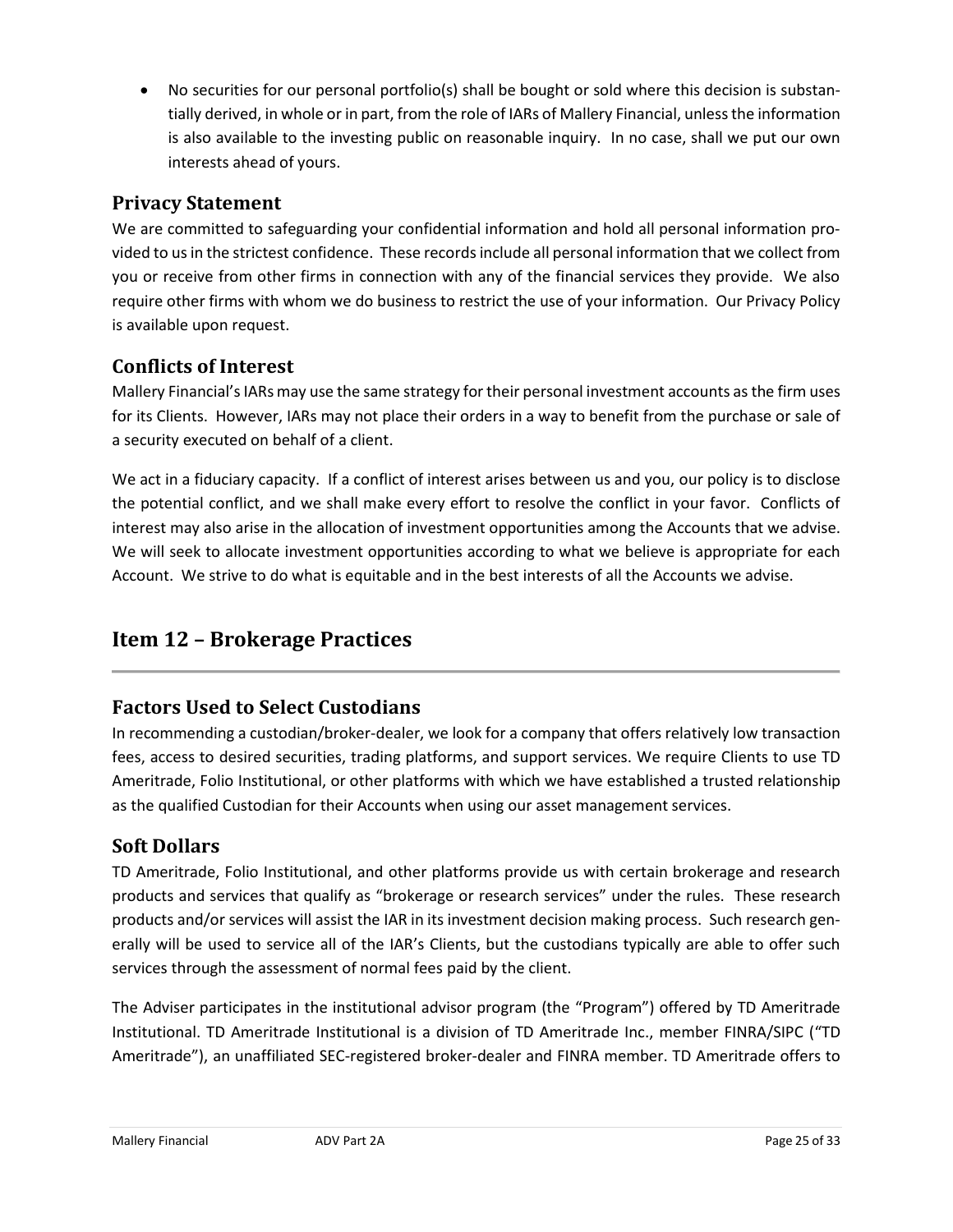independent investment advisers services that include custody of securities, trade execution, and clearance and settlement of transactions. Adviser receives some benefits from TD Ameritrade through its participation in the Program.

As disclosed above, Adviser participates in TD Ameritrade's institutional customer program and Adviser may recommend TD Ameritrade to Clients for custody and brokerage services. There is no direct link between Adviser's participation in the program and the investment advice it gives to its Clients, although Adviser receives economic benefits through its participation in the program that are typically not available to TD Ameritrade retail investors. These benefits include the following products and services (provided without cost or at a discount): receipt of duplicate Client statements and confirmations; research related products and tools; consulting services; access to a trading desk serving Adviser participants; access to block trading (which provides the ability to aggregate securities transactions for execution and then allocate the appropriate shares to Client Accounts); the ability to have advisory fees deducted directly from Client Accounts; access to an electronic communications network for Client order entry and account information; access to mutual funds with no transaction fees and to certain institutional money managers; and discounts on compliance, marketing, research, technology, and practice management products or services provided to Adviser by third-party vendors. TD Ameritrade may also have paid for business consulting and professional services received by Adviser's related persons. Some of the products and services made available by TD Ameritrade through the program may benefit Adviser but may not benefit its Client accounts. These products or services may assist Adviser in managing and administering Client accounts, including accounts not maintained at TD Ameritrade. Other services made available by TD Ameritrade are intended to help Adviser manage and further develop its business enterprise. The benefits received by Adviser or its personnel through participation in the program do not depend on the amount of brokerage transactions directed to TD Ameritrade. As part of its fiduciary duties to Clients, Adviser endeavors at all times to put the interests of its Clients first. Clients should be aware, however, that the receipt of economic benefits by Adviser or its related persons in and of itself creates a potential conflict of interest and may indirectly influence the Adviser's choice of TD Ameritrade for custody and brokerage services.

### **Best Execution**

We have an obligation to seek best execution for you. In seeking best execution, the determinative factor is not the lowest possible commission cost but whether the transaction represents the best qualitative execution, taking into consideration the full range of a broker-dealer's services, including the value of research provided, execution capability, commission rates, reputation and responsiveness. Therefore, we will seek competitive commission rates, but we may not obtain the lowest possible commission rates for account transactions.

### **Brokerage for Client Referrals**

In selecting and/or recommending broker-dealers, we do not take into consideration whether we will receive client referrals from the broker-dealer or third party.

### **Directed Brokerage**

We do not permit directed brokerage. We will require you to use the custodian of our choosing as the custodial firm.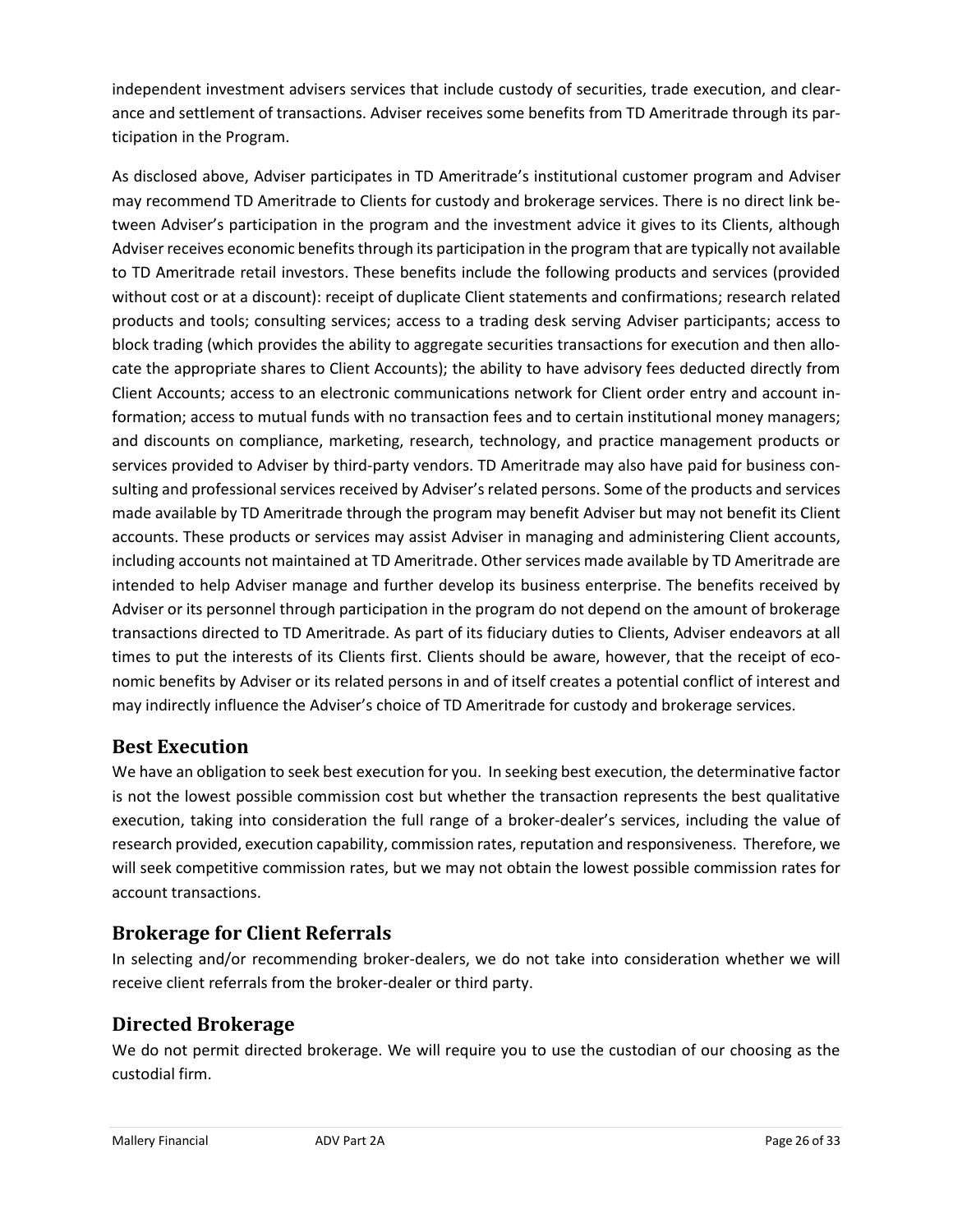### **Trading**

Transactions for each client account generally will be effected independently, unless we decide to purchase or sell the same securities for several clients at approximately the same time. We may (but are not obligated to) combine or "batch" such Orders to obtain best execution, to negotiate more favorable commission rates, or to allocate equitably among our clients' differences in prices and commission or other transaction costs. Under this procedure, transactions will be price-averaged and allocated among our clients in proportion to the purchase and sale orders placed for each client account on any given day.

Transactions placed in an asset management account by a third-party manager will be executed through their broker-dealer or custodian. In determining best execution for these transactions, the third-party manager is looking at whether the transaction represents the best qualitative execution, taking into consideration the full range of a broker-dealer's services, including the value of research provided, execution capability, commission rates, and responsiveness. While they look for competitive commission rates, they may not obtain the lowest possible commission rates for account transactions. The aggregation and allocation practices of mutual funds and third-party managers that we recommend to you are disclosed in the respective mutual fund prospectuses and third-party manager disclosure documents which will be provided to you.

### <span id="page-26-0"></span>**Item 13 – Review of Accounts**

### **Reviews**

#### **Asset Management Services**

Reviews are conducted at least annually or as agreed to by the Adviser and Client. Reviews will be conducted by our Chief Compliance Officer, Stephen Mallery. You may request more frequent reviews and may set thresholds for triggering events that would cause a review to take place. Generally, we monitor for changes and shifts in the economy, changes to the management and structure of a mutual fund or company in which client assets are invested, and market shifts and corrections.

#### **Financial Planning and Insurance Consulting**

As part of the financial planning process, we will perform an initial review of your Account information (which you provide us) in the context of the planning process. Subsequent reviews may be scheduled as needed by you and/or Mallery Financial up and until the final plan documentation is provided to you. Once the plan has been provided, the agreement will terminate unless both parties agree to continue the relationship under mutually agreeable terms, which will be formalized through an updated Financial Planning/Consulting Agreement.

### **Reports**

#### **Asset Management Services**

You will be provided with custodial statements reflecting the transactions occurring in your Account, Account performance reports, and trade confirmations for each securities transaction executed in the Account by the Custodian, all on at least a quarterly basis. These statements and reports will be delivered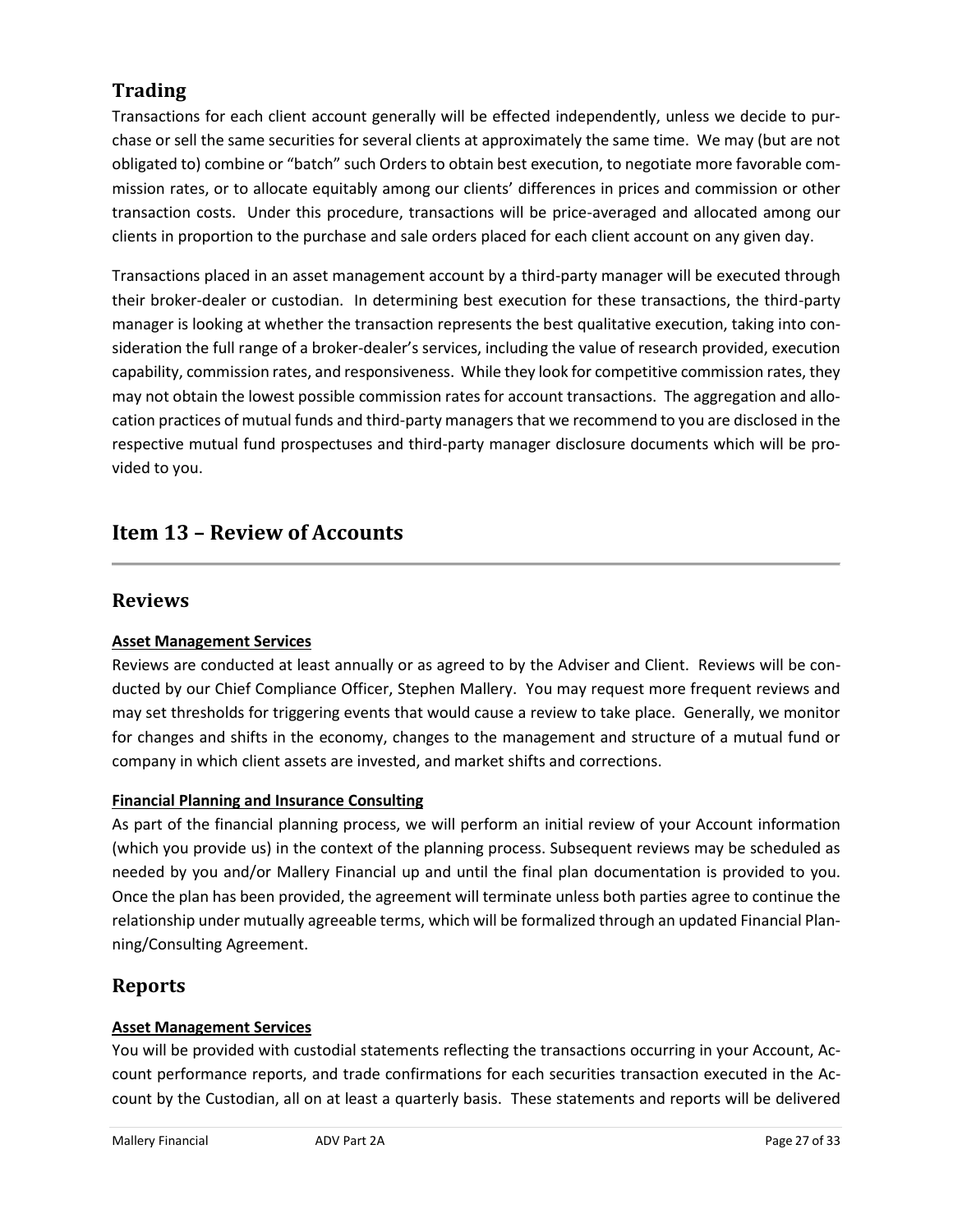in print or digitally, depending on the delivery options available from the Custodian and what you select when you open the Account. It is your responsibility to notify us of any discrepancies between the statements provided by Mallery Financial and the Custodian(s) or any concerns you have about the Account(s).

#### **Financial Planning and Insurance Consulting**

#### *Financial Planning*

We will provide a series of reports as we progress through the planning process, culminating in a final printed plan document. During the planning engagement you will have online access to the plan data and projections and the ability to self-direct the generation of other reports through your personal financial website, which we provide to you as part of your financial planning engagement. After the planning project has been completed, together we may negotiate ongoing periodic reviews and/or ongoing access to your personal financial website.

#### *Insurance Consulting*

As stated under Item 4 – Advisory Business Introduction – insurance consulting services span the range from in-force policy analysis (suitability, costs, forensics, repair) to new insurance decisions (needs analyses, recommendations on product type/category and material explanations as to why, and, if desired, specific product research). We can also work with you to manage in-force insurance contracts (for example, life insurance and annuities) if you can authorize the insurance company to give us access to policy information. Any reports we deliver will be dictated by the services you engage us to provide.

### <span id="page-27-0"></span>**Item 14 – Client Referrals and Other Compensation**

We do not receive any economic benefit from anyone who is not a Client for providing investment advice or other advisory services to our Clients, nor do we directly or indirectly pay any compensation to another person if they refer clients to us.

### <span id="page-27-1"></span>**Item 15 – Custody**

We do not have physical custody of any accounts or assets. However, we are deemed to have constructive custody of your Account(s) if we have the ability to instruct the Custodian to deduct your advisory fees from your custodial Account(s). You should receive at least quarterly statements from the broker-dealer or Custodian that holds and maintains your investment assets. We urge you to carefully review such statements and compare the official custodial record with the Account statements that we provide you. Our statements may vary from custodial statements based on accounting procedures, reporting dates, or valuation methodologies of certain securities. If you notice any discrepancies, please contact Mallery Financial.

We do not debit advisory fees directly from your advisory Account. We send information to your Custodian to debit the advisory fees, and the Custodian pays them to us.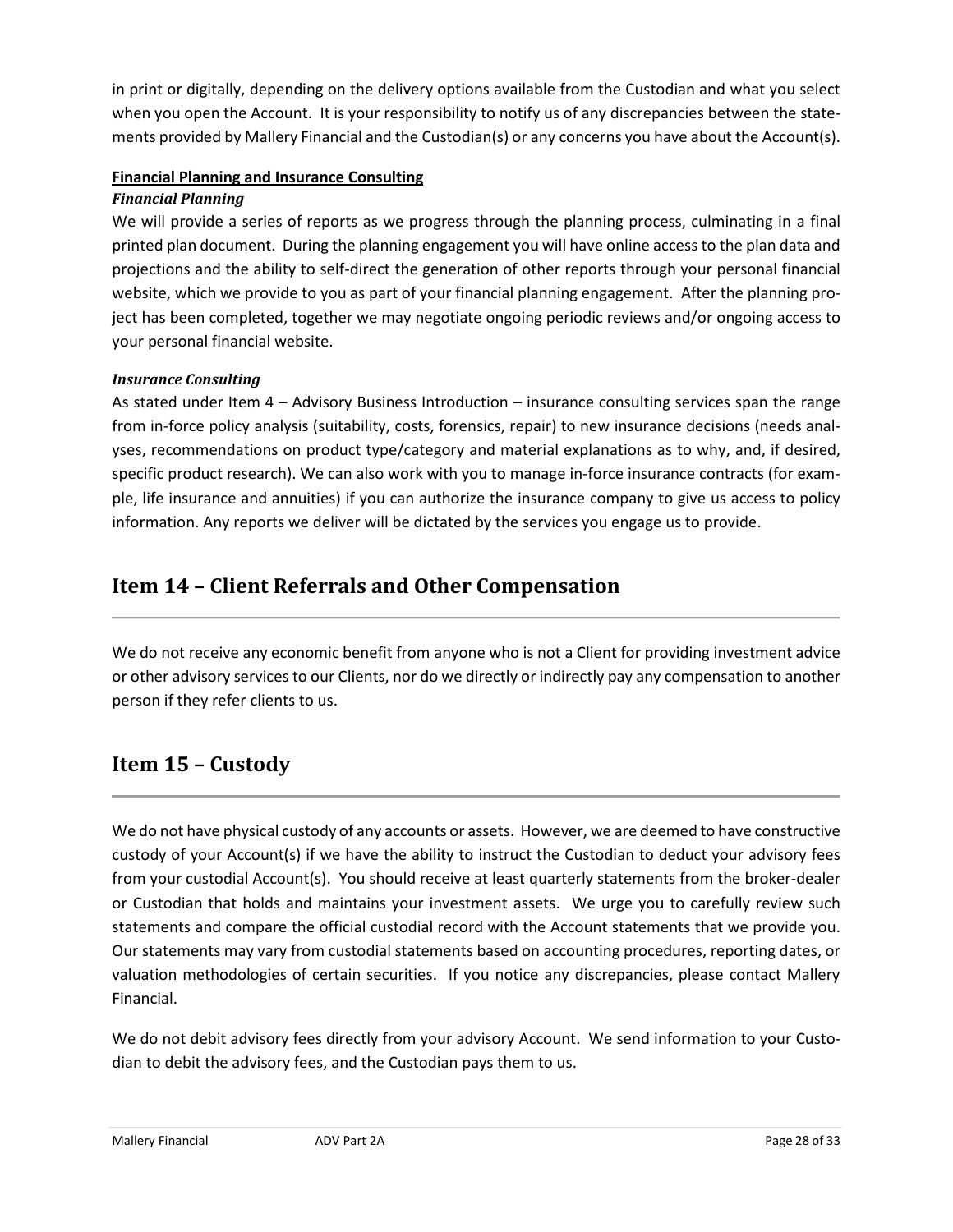<span id="page-28-0"></span>We manage assets on a discretionary or non-discretionary basis. If you provide discretionary authority, which will be agreed upon and documented in the Investment Advisory Agreement, we will have the authority to determine the following without your consent:

- Securities to be bought or sold for your Account;
- Amount of securities to be bought or sold for your Account; and
- Timing of all securities transactions in your Account.

In all cases this discretion is exercised in a manner consistent with your stated investment objectives and risk tolerance for your Account and in accordance with any restrictions you have placed on your Account.

When Asset Management services are provided on a discretionary basis, you will enter into a separate custodial agreement with the Custodian. The custodial agreement will include a limited power of attorney to trade in your Account(s), which authorizes the Custodian to take instructions from us regarding all investment decisions for your Account.

If you do not give us the authority to manage your Account on a discretionary basis, then we cannot buy or sell any security in your Account without your prior, express permission. Please be advised that lack of discretionary trading authority could adversely affect our ability to take advantage of price swings when attempting to purchase or sell securities in your Account, especially in instances where we are not able to contact you in a timely manner.

When Asset Management services are provided on a non-discretionary basis, you will enter into a separate custodial agreement with the Custodian. The custodial agreement will include a limited power of attorney to trade in your Account(s), which authorizes the Custodian to take instructions from us only regarding trades approved by you.

Any third-party money manager and/or custodians will have discretion over your Account or their part of your Account. The Investment Advisory Agreement and ADV Part 2 of the third-party money manager and the custodial new account documentation will detail the terms of discretion.

### <span id="page-28-1"></span>**Item 17 – Voting Client Securities**

As a matter of policy and practice, we do not vote proxies on behalf of advisory clients. You retain the responsibility for receiving and voting proxies for any and all securities maintained in your portfolios. We may provide advice to you regarding your voting of proxies. The Custodian will forward you copies of all proxies and shareholder communications related to your Account assets.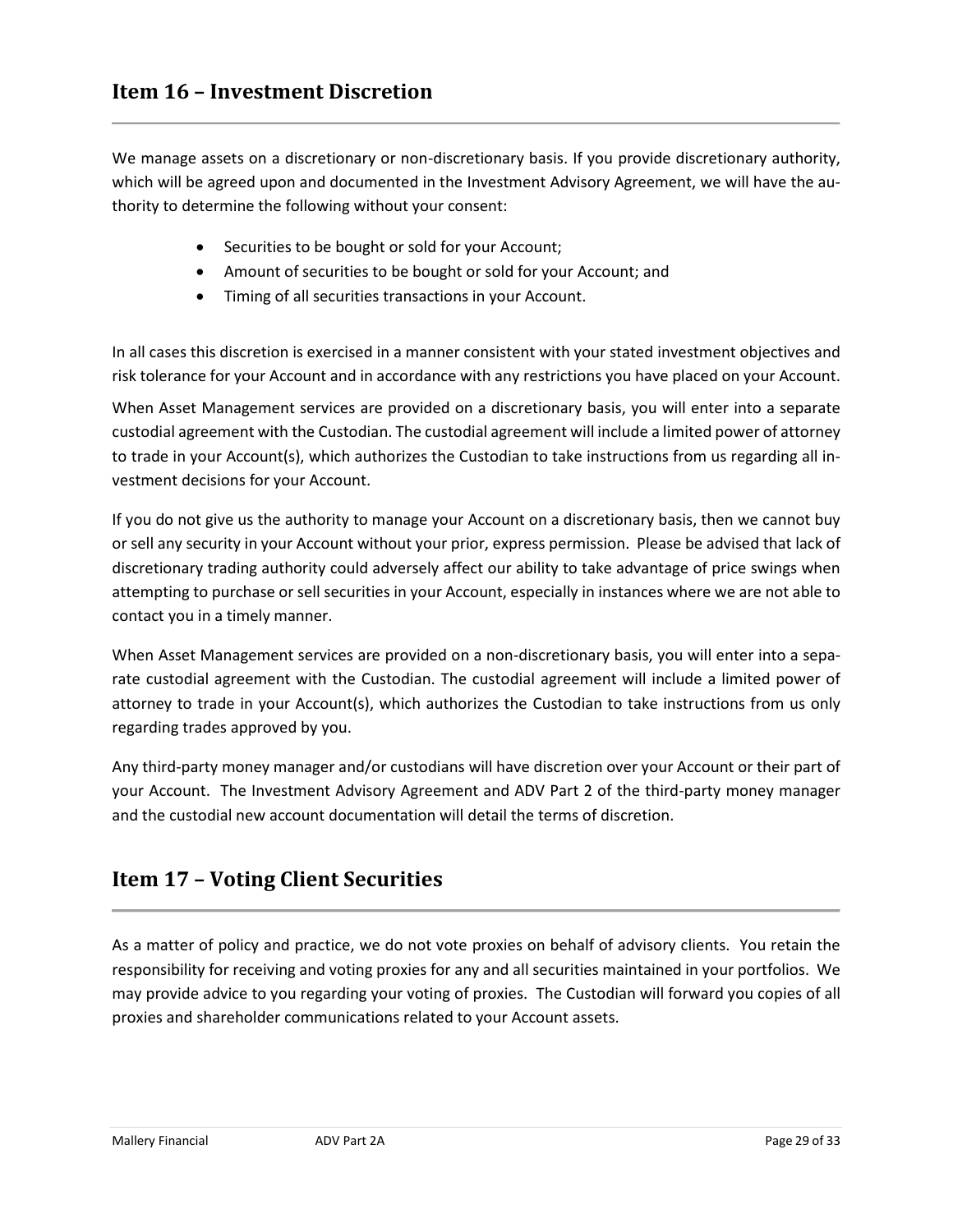<span id="page-29-0"></span>We are required to provide you with certain financial information or disclosures about our financial condition. We have no financial commitment that would impair our ability to meet any contractual and fiduciary commitments to you, our client. We have not been the subject of any bankruptcy proceedings. In no event shall we charge advisory fees that are both in excess of \$500 and more than six months in advance of advisory services rendered.

### <span id="page-29-1"></span>**Item 19 – Requirements for State Registered Advisers**

#### **Principals**

There is one principal of Mallery Financial, Stephen Mallery. He is the CCO and was born in 1959. His education information, business background, and other business activities can be found in the Form ADV Part 2B Brochure Supplement.

#### **Performance Fees**

We do not charge a performance-based fee (fees based on a share of capital gains on, or capital appreciation of, the assets of a client) for our normal asset management accounts.

#### **Disclosable Events**

Neither Mallery Financial nor Stephen Mallery has any reportable events to disclose.

#### **Other Relationships**

Neither Mallery Financial nor Stephen Mallery has any relationship with any issuer of securities.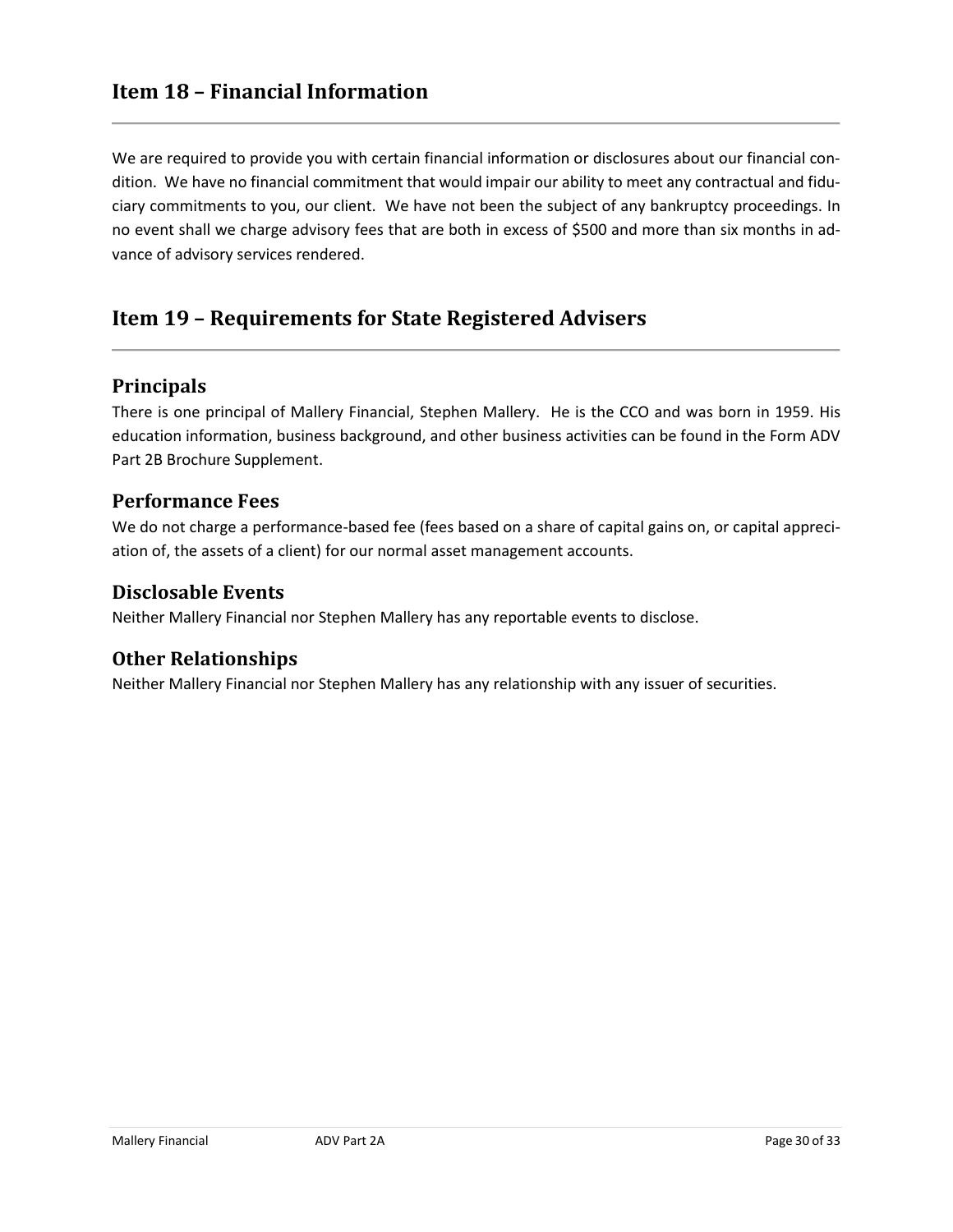<span id="page-30-0"></span>**ADV Part 2B Brochure Supplement – Stephen Mallery**

**Item 1 – Cover Page**

## Stephen Arthur Mallery

CRD # 4720177

**Mallery Financial LLC 4172 Kildare St. Eugene, OR 97404 (541) 687-7678 March 7, 2022**

This Brochure supplement provides information about Stephen Mallery and supplements the Mallery Financial ("Mallery Financial") Brochure. You should have received a copy of that Brochure. Please contact Stephen Mallery if you did not receive the Brochure or if you have any questions about the contents of this supplement.

Additional information about Stephen Mallery, CRD# 4720177, is available on the SEC's website at [www.adviserinfo.sec.gov.](http://www.adviserinfo.sec.gov/)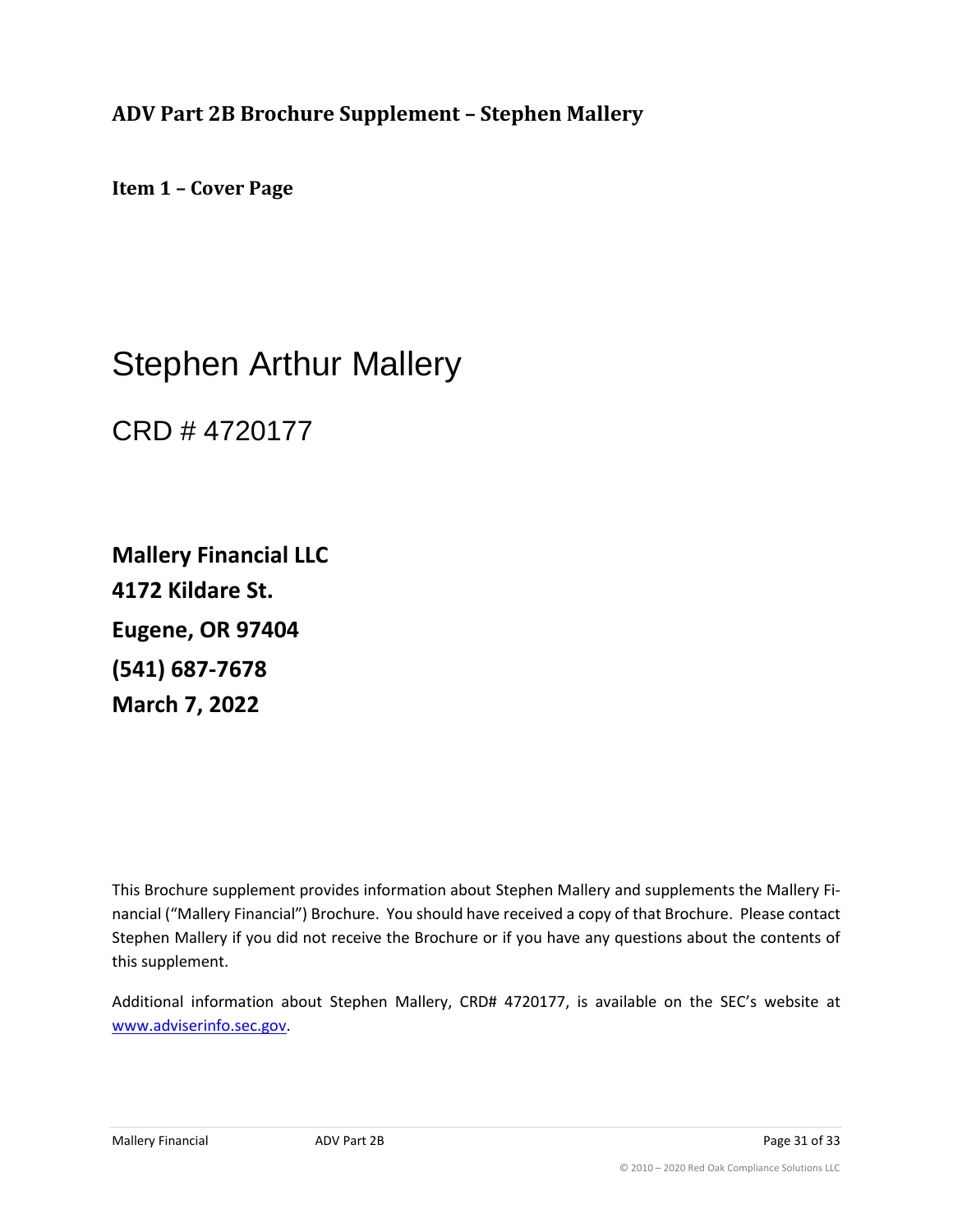### <span id="page-31-0"></span>**Item 2 – Educational Background and Business Experience**

Full Legal Name: Stephen Arthur Mallery Year of Birth: 1959

| <b>Education</b>                                                                       |      |
|----------------------------------------------------------------------------------------|------|
| B.A., Journalism                                                                       | 1986 |
| University of Oregon, Eugene, OR                                                       |      |
| Fine Arts Studies                                                                      |      |
| Antioch College, Yellow Springs, OH                                                    |      |
| <b>Designations</b>                                                                    |      |
| AIF <sup>©</sup> (Accredited Investment Fiduciary)                                     | 2019 |
| Center for Fiduciary Studies, LLC (a Fiduciary                                         |      |
| 360 [fi360] company)                                                                   |      |
| LUTCF <sup>©</sup> (Life Underwriting Training Council Fellow)<br>The American College | 2007 |

### **Minimum Designation Requirements**

#### **AIF© (Accredited Investment Fiduciary®)**

To attain the right to use the Accredited Investment Fiduciary® and AIF® mark, an individual must fulfill the following requirements:

The AIF designation certifies the recipient's specialized knowledge of fiduciary standards of care and their application to the investment management process. To receive the AIF designation, individuals must complete a training program; successfully pass a comprehensive, closed-book final examination under the supervision of a proctor; and agree to abide by the AIF Code of Ethics. To maintain the AIF designation, the individual must annually renew their affirmation of the AIF Code of Ethics and complete six hours of continuing education credits. The certification is administrated by the Center for Fiduciary Studies, LLC (a Fiduciary 360 [fi360] company).

Additional information regarding this designation is available by contacting the Center for Fiduciary Studies, LLC, a[t www.fi360.com.](http://www.fi360.com/)

#### **LUTCF© (Life Underwriter Training Council Fellow)**

To attain the LUTCF**©** designation the insurance professional must be a member in good standing with NAIFA (National Association of Insurance and Financial Advisors), complete three eight-week courses, and pass a final exam for each course (online, proctored). The LUTCF**©** issuing organization (The College of Financial Planning) is accredited by the Higher Learning Commissions (HLC) and is a member of the North Central Association (NCA). Additional information regarding this designation is available and complaints may be submitted by email to LUTCF@naifa.org.